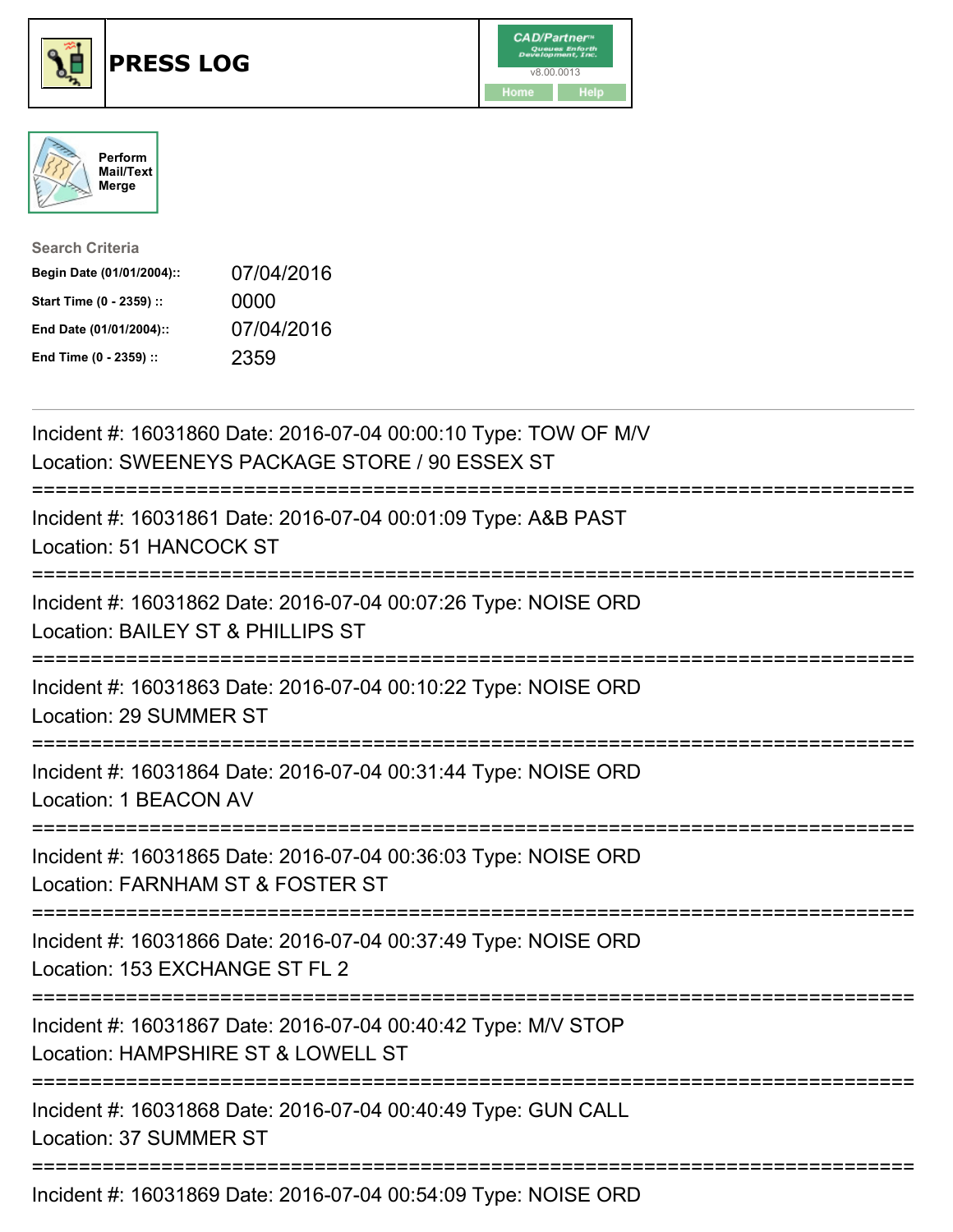| Location: 113 WILLOW ST<br>:==================                                                                    |
|-------------------------------------------------------------------------------------------------------------------|
| Incident #: 16031870 Date: 2016-07-04 01:03:58 Type: SUS PERS/MV<br>Location: 175 UNION ST                        |
| Incident #: 16031871 Date: 2016-07-04 01:08:10 Type: M/V STOP<br>Location: PARKER ST & SPRINGFIELD ST             |
| Incident #: 16031872 Date: 2016-07-04 01:08:38 Type: NOISE ORD<br>Location: 194 HOWARD ST                         |
| Incident #: 16031873 Date: 2016-07-04 01:09:07 Type: NOISE ORD<br>Location: FARNHAM ST & FOSTER ST                |
| Incident #: 16031874 Date: 2016-07-04 01:10:01 Type: FIRE WORKS<br>Location: 109 GARDEN ST                        |
| Incident #: 16031875 Date: 2016-07-04 01:14:57 Type: NOISE ORD<br>Location: 130 MARGIN ST                         |
| ----------------<br>Incident #: 16031876 Date: 2016-07-04 01:15:16 Type: AUTO ACC/NO PI<br>Location: 608 ESSEX ST |
| Incident #: 16031877 Date: 2016-07-04 01:21:51 Type: ALARMS<br>Location: DAVID MGRATH RESD. / 98 BRADFORD ST      |
| Incident #: 16031878 Date: 2016-07-04 01:22:57 Type: NOISE ORD<br>Location: 7 ALDEN CT                            |
| Incident #: 16031879 Date: 2016-07-04 01:24:32 Type: DISTURBANCE<br>Location: ATTICA LOUNGE / 1 MILL ST           |
| Incident #: 16031880 Date: 2016-07-04 01:30:44 Type: AUTO ACC/PI<br>Location: 183 PARKER ST                       |
| Incident #: 16031881 Date: 2016-07-04 01:34:00 Type: M/V STOP<br>Location: LOWELL ST & MILTON ST                  |
| Incident #: 16031882 Date: 2016-07-04 01:37:05 Type: M/V STOP<br>Location: BROADWAY & ESSEX ST                    |
| Incident #: 16031883 Date: 2016-07-04 01:38:28 Type: A&B PAST                                                     |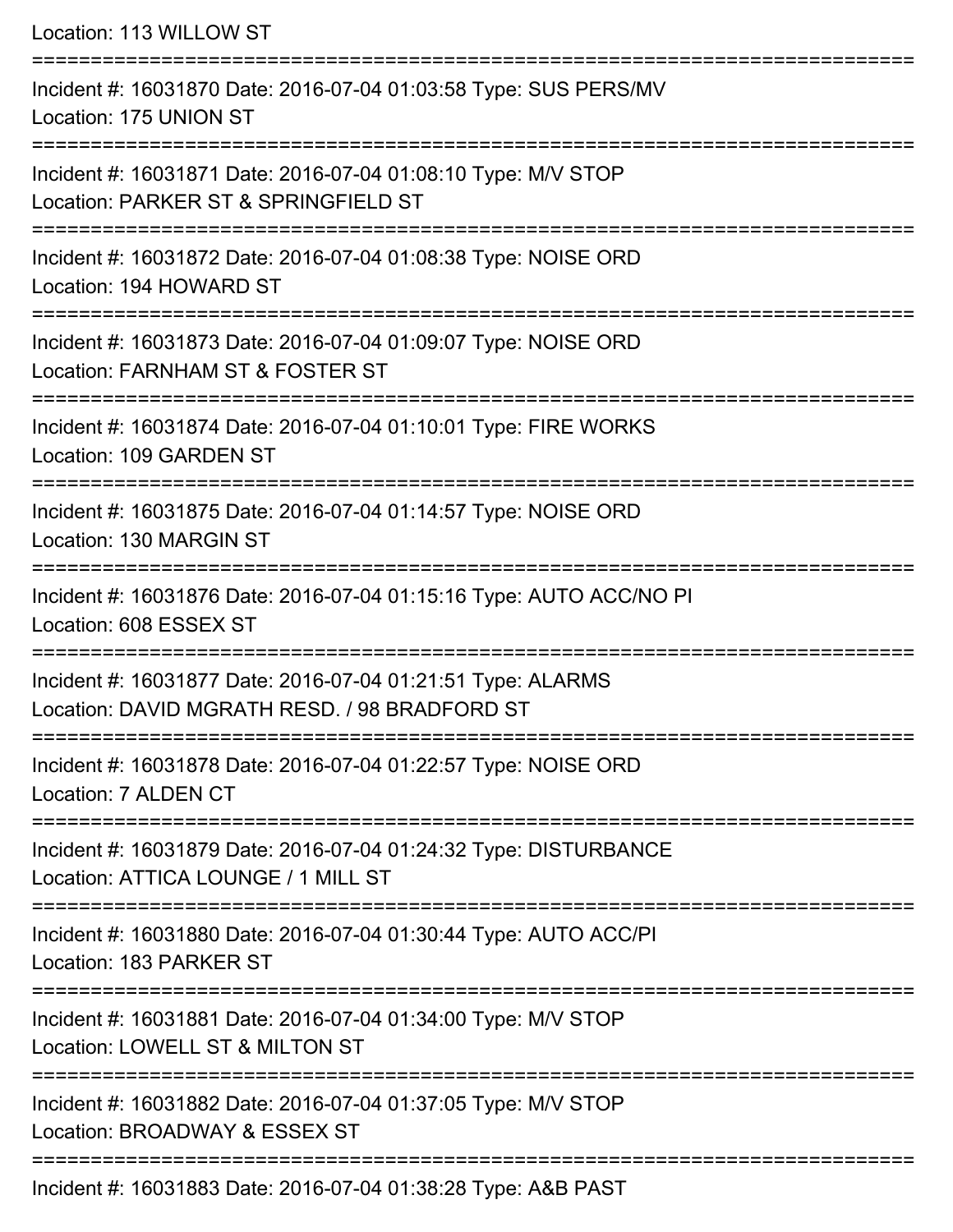| Incident #: 16031888 Date: 2016-07-04 01:38:37 Type: NOISE ORD<br>Location: 48 MIDDLEBURY ST             |
|----------------------------------------------------------------------------------------------------------|
| Incident #: 16031884 Date: 2016-07-04 01:39:12 Type: DISTURBANCE<br>Location: INDUSTRIAL PARK / GLENN ST |
| Incident #: 16031885 Date: 2016-07-04 01:40:24 Type: M/V STOP<br>Location: BROADWAY & ESSEX ST           |
| Incident #: 16031886 Date: 2016-07-04 01:42:03 Type: M/V STOP<br>Location: PEARL ST & RIVERSIDE DR       |
| Incident #: 16031887 Date: 2016-07-04 01:42:37 Type: AUTO ACC/NO PI<br><b>Location: 2 BENNINGTON ST</b>  |
| Incident #: 16031889 Date: 2016-07-04 01:47:58 Type: M/V STOP<br>Location: AMESBURY ST & HAVERHILL ST    |
| Incident #: 16031890 Date: 2016-07-04 01:54:48 Type: M/V STOP<br>Location: COMMON ST & UNION ST          |
| Incident #: 16031891 Date: 2016-07-04 01:56:05 Type: NOISE ORD<br>Location: 52 BOXFORD ST FL 2           |
| Incident #: 16031892 Date: 2016-07-04 01:57:09 Type: SPECIAL CHECK<br>Location: 360 BROADWAY             |
| Incident #: 16031893 Date: 2016-07-04 01:59:04 Type: NOISE ORD<br>Location: 7 ALDEN CT                   |
| Incident #: 16031894 Date: 2016-07-04 02:01:52 Type: NOISE ORD<br>Location: 115 SPRINGFIELD ST           |
| Incident #: 16031895 Date: 2016-07-04 02:02:28 Type: NOISE ORD<br>Location: GARDEN ST & NEWBURY ST       |
| Incident #: 16031896 Date: 2016-07-04 02:03:42 Type: M/V STOP<br>Location: HAMPSHIRE ST & LEBANON ST     |
| Incident #: 16031897 Date: 2016-07-04 02:05:31 Type: M/V STOP                                            |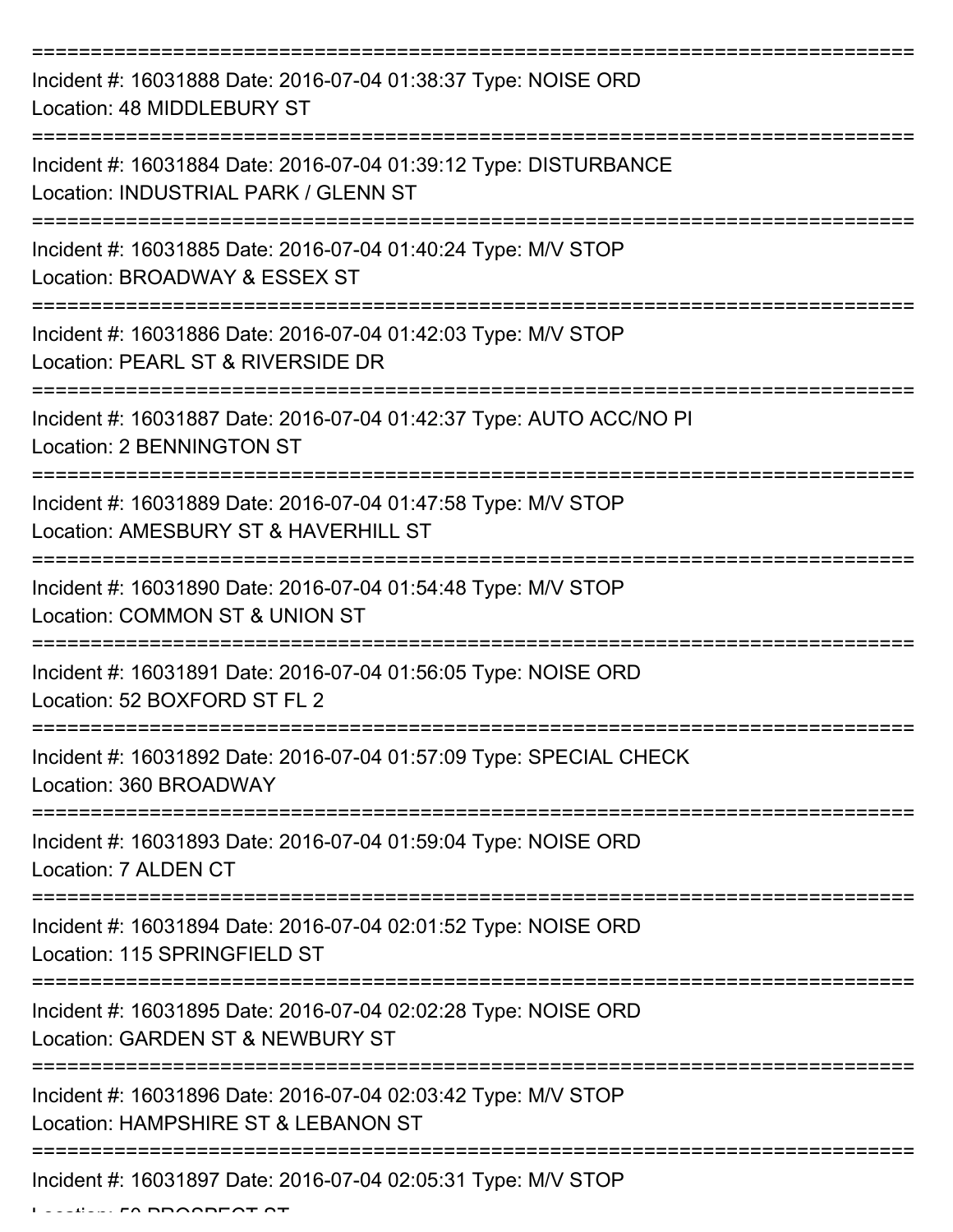| Incident #: 16031898 Date: 2016-07-04 02:06:36 Type: AUTO ACC/NO PI<br>Location: LOWELL ST & WINTER ST              |
|---------------------------------------------------------------------------------------------------------------------|
| Incident #: 16031899 Date: 2016-07-04 02:14:57 Type: FIRE WORKS<br>Location: 9 COMPLAINTS / FARNHAM ST & FOSTER ST  |
| Incident #: 16031900 Date: 2016-07-04 02:17:56 Type: M/V STOP<br>Location: 139 GARDEN ST                            |
| Incident #: 16031901 Date: 2016-07-04 02:19:11 Type: NOISE ORD<br>Location: 10 DIAMOND ST FL 1 REAR                 |
| Incident #: 16031902 Date: 2016-07-04 02:20:42 Type: M/V STOP<br>Location: COMMON ST & HAMPSHIRE ST                 |
| :===================<br>Incident #: 16031903 Date: 2016-07-04 02:24:01 Type: BUILDING CHK<br>Location: 253 BROADWAY |
| Incident #: 16031904 Date: 2016-07-04 02:28:25 Type: NOISE ORD<br>Location: 134 MARGIN ST<br>===================    |
| Incident #: 16031905 Date: 2016-07-04 02:30:20 Type: NOISE ORD<br>Location: 101 SPRINGFIELD ST                      |
| Incident #: 16031906 Date: 2016-07-04 02:39:06 Type: NOISE ORD<br>Location: 13 THORNTON AV                          |
| Incident #: 16031907 Date: 2016-07-04 02:40:38 Type: ASSSIT AMBULANC<br>Location: 416 BROADWAY                      |
| Incident #: 16031908 Date: 2016-07-04 02:46:47 Type: UNKNOWN PROB<br>Location: 21 BELLEVUE ST #1                    |
| Incident #: 16031909 Date: 2016-07-04 02:50:34 Type: M/V STOP<br><b>Location: CROSS ST</b>                          |
| Incident #: 16031910 Date: 2016-07-04 02:52:37 Type: FIRE WORKS<br>Location: 112-116 FARNHAM ST                     |
| Incident #: 16031911 Date: 2016-07-04 02:54:34 Type: NOISE ORD                                                      |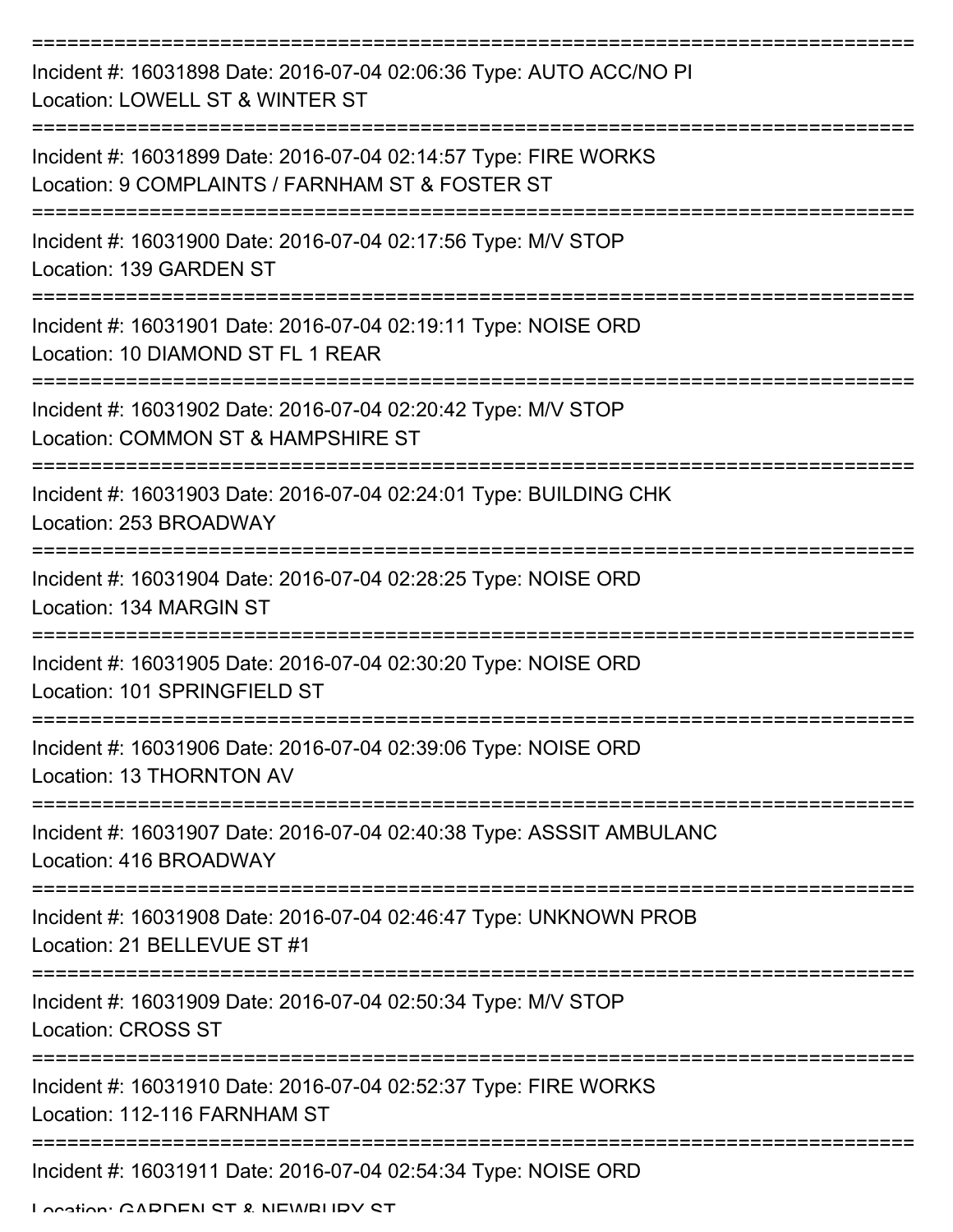| Incident #: 16031912 Date: 2016-07-04 02:56:26 Type: MEDIC SUPPORT<br>Location: 35 COMMON ST #321                      |
|------------------------------------------------------------------------------------------------------------------------|
| Incident #: 16031913 Date: 2016-07-04 02:57:56 Type: BUILDING CHK<br>Location: SANTO DOMINGO LIQUORS / 419 HAMPSHIRE   |
| Incident #: 16031914 Date: 2016-07-04 03:06:23 Type: M/V STOP<br>Location: CRESCENT ST & FOREST ST                     |
| Incident #: 16031915 Date: 2016-07-04 03:08:49 Type: BUILDING CHK<br>Location: CVS PHARMACY / 266 BROADWAY             |
| Incident #: 16031916 Date: 2016-07-04 03:10:52 Type: BUILDING CHK<br>Location: WHITE HEN PANTRY / 703 HAVERHILL ST     |
| Incident #: 16031918 Date: 2016-07-04 03:20:48 Type: NOISE ORD<br>Location: THORNTON AV & WATER ST #ST                 |
| Incident #: 16031917 Date: 2016-07-04 03:21:54 Type: E911 HANGUP<br>Location: 13 EVERETT ST                            |
| Incident #: 16031919 Date: 2016-07-04 03:27:49 Type: NOISE ORD<br>Location: 10 DIAMOND ST                              |
| Incident #: 16031920 Date: 2016-07-04 03:28:21 Type: M/V STOP<br>Location: MELROSE ST & MELROSE PL                     |
| Incident #: 16031921 Date: 2016-07-04 03:32:13 Type: BUILDING CHK<br>Location: HIDALGO AUTO ACCESSORIES / 402 BROADWAY |
| Incident #: 16031922 Date: 2016-07-04 03:32:48 Type: BUILDING CHK<br>Location: 393 LOWELL ST                           |
| Incident #: 16031923 Date: 2016-07-04 03:35:45 Type: BUILDING CHK<br>Location: CVS PHARMACY / 266 BROADWAY             |
| Incident #: 16031925 Date: 2016-07-04 03:39:08 Type: BUILDING CHK<br>Location: 7 GENIES CAR CARE / 291 BROADWAY        |
| Incident #: 16031924 Date: 2016-07-04 03:39:22 Type: DOMESTIC/PROG                                                     |

Location: 148 BUTLER ST FL 2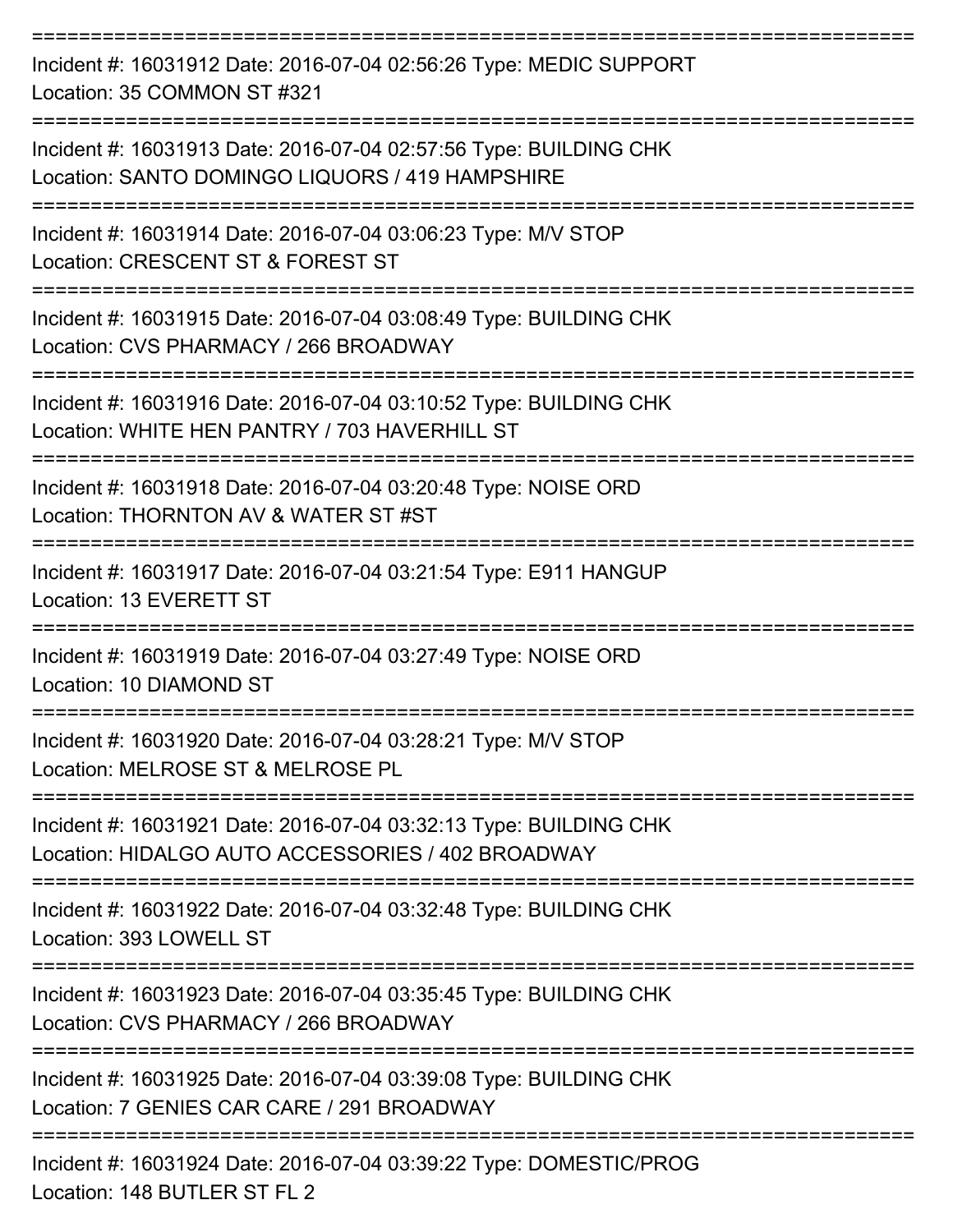| Incident #: 16031926 Date: 2016-07-04 04:02:37 Type: BUILDING CHK<br>Location: TOWERHILL MINI MART / 99 AMES ST               |
|-------------------------------------------------------------------------------------------------------------------------------|
| Incident #: 16031927 Date: 2016-07-04 04:02:57 Type: BUILDING CHK<br>Location: 468 HAVERHILL ST                               |
| Incident #: 16031928 Date: 2016-07-04 04:07:42 Type: BUILDING CHK<br>Location: STAR MULTISERVICE / 253 BROADWAY               |
| Incident #: 16031929 Date: 2016-07-04 04:09:44 Type: M/V STOP<br>Location: BROADWAY & TREMONT ST                              |
| :===================<br>Incident #: 16031930 Date: 2016-07-04 04:11:52 Type: M/V STOP<br>Location: BROADWAY & CEDAR ST        |
| Incident #: 16031931 Date: 2016-07-04 04:13:55 Type: LARCENY/PAST<br>Location: BROADWAY & CROSS ST                            |
| Incident #: 16031932 Date: 2016-07-04 04:30:06 Type: BUILDING CHK<br>Location: LAWRENCE SERVICES / 234 LAWRENCE ST            |
| Incident #: 16031933 Date: 2016-07-04 04:32:15 Type: M/V STOP<br><b>Location: LAWRENCE &amp; CENTRE</b>                       |
| Incident #: 16031934 Date: 2016-07-04 05:03:02 Type: BUILDING CHK<br>Location: CASH PLUS INC. / 231 BROADWAY                  |
| Incident #: 16031935 Date: 2016-07-04 05:07:12 Type: M/V STOP<br>Location: 205 BROADWAY                                       |
| Incident #: 16031936 Date: 2016-07-04 05:09:09 Type: M/V STOP<br>Location: ACTON ST & BROADWAY                                |
| .__________________________<br>Incident #: 16031937 Date: 2016-07-04 05:12:53 Type: M/V STOP<br>Location: BROADWAY & CROSS ST |
| Incident #: 16031938 Date: 2016-07-04 05:20:54 Type: ALARMS<br>Location: ABEL COMPANY / 1 INTERNATIONAL WY                    |
| Incident #: 16031939 Date: 2016-07-04 05:21:18 Type: M/V STOP<br>Location: 357 BROADWAY                                       |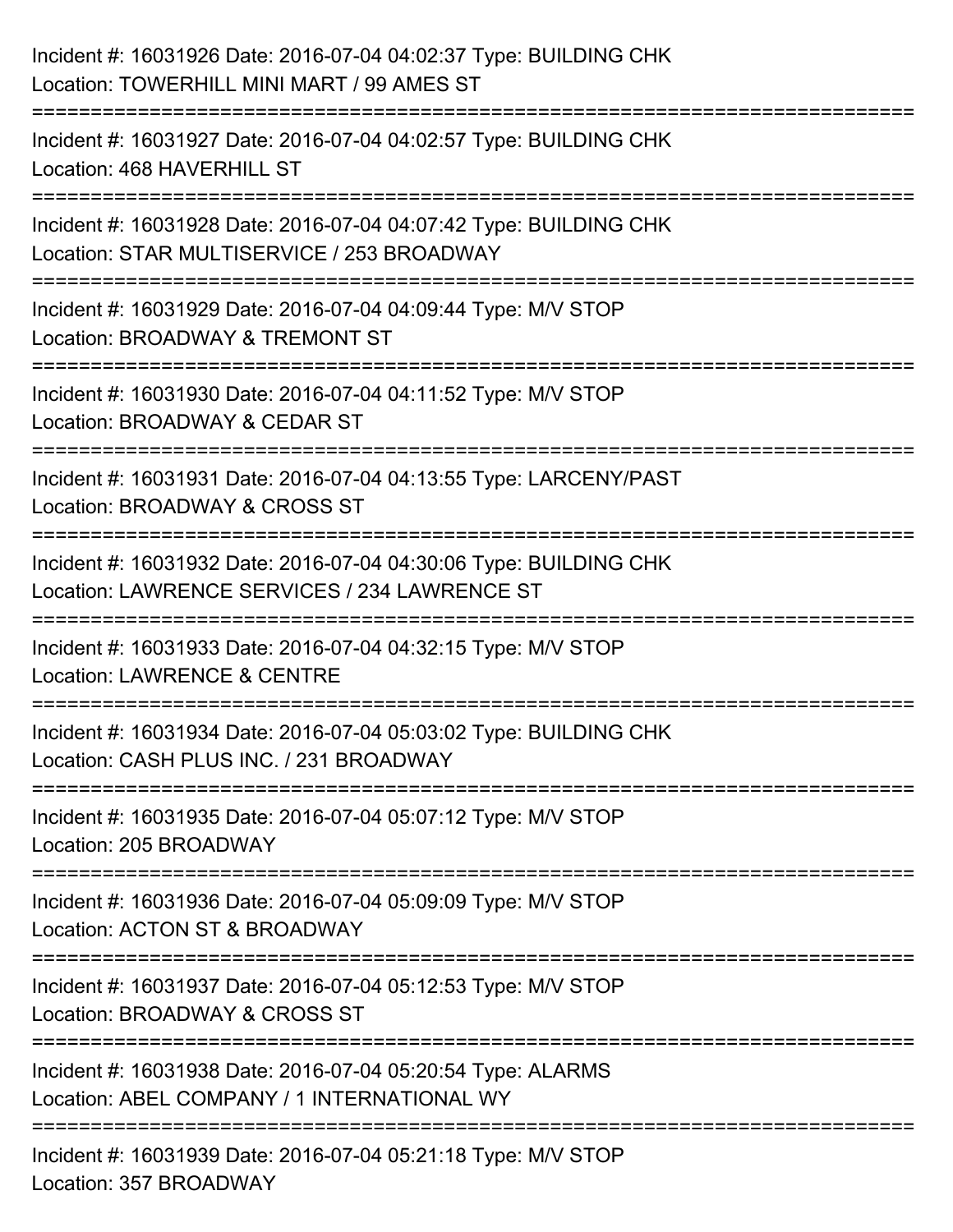| Incident #: 16031940 Date: 2016-07-04 05:24:23 Type: M/V STOP<br>Location: BRADFORD ST & BROADWAY                                    |
|--------------------------------------------------------------------------------------------------------------------------------------|
| Incident #: 16031941 Date: 2016-07-04 05:32:02 Type: SUS PERS/MV<br>Location: OASIS ADULT HEALTH CENTER / 120 BROADWAY               |
| Incident #: 16031942 Date: 2016-07-04 05:34:18 Type: DK (DRUNK)<br>Location: CUMBERLAND FARMS / 320 S BROADWAY<br>================== |
| Incident #: 16031943 Date: 2016-07-04 05:51:51 Type: NOTIFICATION<br>Location: 11 DURHAM ST                                          |
| Incident #: 16031944 Date: 2016-07-04 06:24:37 Type: MAN DOWN<br>Location: LAWRENCE EXPERIMENT STATION / 37 SHATTUCK ST              |
| Incident #: 16031945 Date: 2016-07-04 06:38:22 Type: ALARMS<br>Location: DAIRY QUEEN / 190 S UNION ST                                |
| Incident #: 16031946 Date: 2016-07-04 06:52:24 Type: B&E/MV/PAST<br>Location: 111 WATER ST                                           |
| Incident #: 16031947 Date: 2016-07-04 07:20:49 Type: M/V STOP<br><b>Location: ARLINGTON ST</b>                                       |
| Incident #: 16031948 Date: 2016-07-04 07:31:46 Type: ALARMS<br>Location: NIA BEAUTY / 264 S BROADWAY                                 |
| Incident #: 16031949 Date: 2016-07-04 07:49:20 Type: AUTO ACC/PI<br>Location: CARVER ST & SALEM ST                                   |
| Incident #: 16031950 Date: 2016-07-04 07:58:51 Type: SUS PERS/MV<br>Location: 119 ANDOVER ST<br>------------------------------------ |
| Incident #: 16031951 Date: 2016-07-04 08:10:52 Type: ALARMS<br>Location: COMMONWEALTH NISSAN / 1 COMMONWEALTH DR                     |
| Incident #: 16031952 Date: 2016-07-04 09:20:58 Type: PARK & WALK<br>Location: BRADFORD ST & BROADWAY                                 |
| Incident #: 16031953 Date: 2016-07-04 09:48:28 Type: WARRANT SERVE<br>Location: 180 S UNION ST FL 3                                  |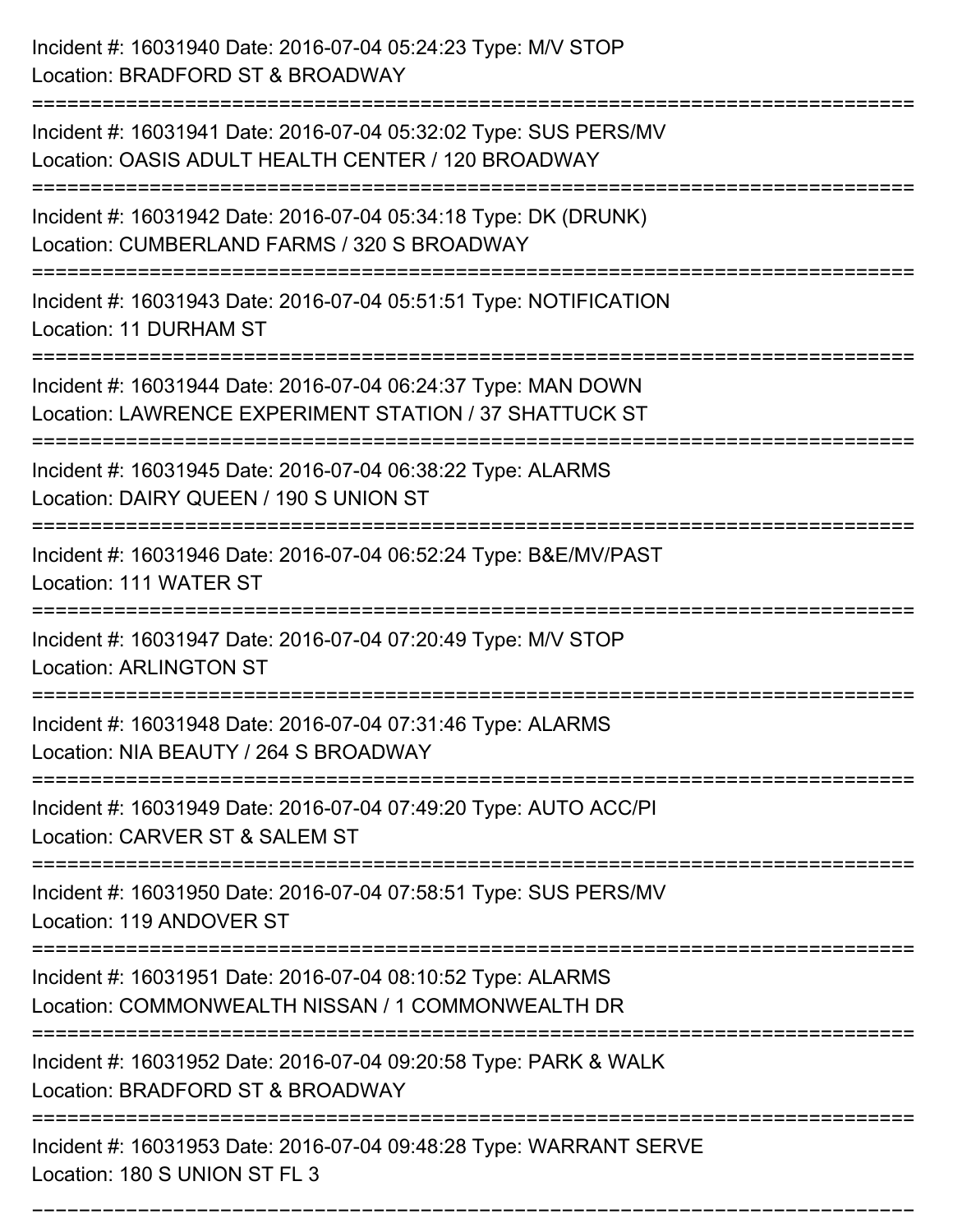| Incident #: 16031954 Date: 2016-07-04 10:02:49 Type: PARK & WALK<br>Location: BRADFORD ST & BROADWAY<br>======================                  |
|-------------------------------------------------------------------------------------------------------------------------------------------------|
| Incident #: 16031955 Date: 2016-07-04 10:05:37 Type: SUS PERS/MV<br>Location: KELLYS FURNITURE / CANAL                                          |
| Incident #: 16031956 Date: 2016-07-04 10:13:48 Type: M/V STOP<br>Location: FALLS BRIDGE / null                                                  |
| Incident #: 16031957 Date: 2016-07-04 10:21:43 Type: M/V STOP<br>Location: BROADWAY & HAVERHILL ST<br>:======================                   |
| Incident #: 16031958 Date: 2016-07-04 10:32:30 Type: M/V STOP<br>Location: MERRIMACK ST & S UNION ST                                            |
| Incident #: 16031959 Date: 2016-07-04 10:42:11 Type: ALARM/BURG<br>Location: GUZMAN RESIDENCE / 241 BROADWAY<br>:============================== |
| Incident #: 16031960 Date: 2016-07-04 10:43:03 Type: M/V STOP<br>Location: FARNHAM ST & S UNION ST                                              |
| Incident #: 16031961 Date: 2016-07-04 10:47:15 Type: SUS PERS/MV<br>Location: 15 PEARL ST                                                       |
| Incident #: 16031962 Date: 2016-07-04 10:50:30 Type: DOMESTIC/PROG<br>Location: 180 S UNION ST FL 3                                             |
| Incident #: 16031963 Date: 2016-07-04 10:57:57 Type: PARK & WALK<br>Location: MARKET ST & S UNION ST                                            |
| Incident #: 16031964 Date: 2016-07-04 11:00:50 Type: PARK & WALK<br>Location: BRADFORD ST & BROADWAY                                            |
| Incident #: 16031965 Date: 2016-07-04 11:05:04 Type: MV/BLOCKING<br>Location: 72 BELMONT ST                                                     |
| Incident #: 16031966 Date: 2016-07-04 11:06:37 Type: M/V STOP<br>Location: 28 MELROSE ST                                                        |
| Incident #: 16031967 Date: 2016-07-04 11:11:41 Type: SUS PERS/MV<br>Location: HAVERHILL ST & RESERVOIR ST                                       |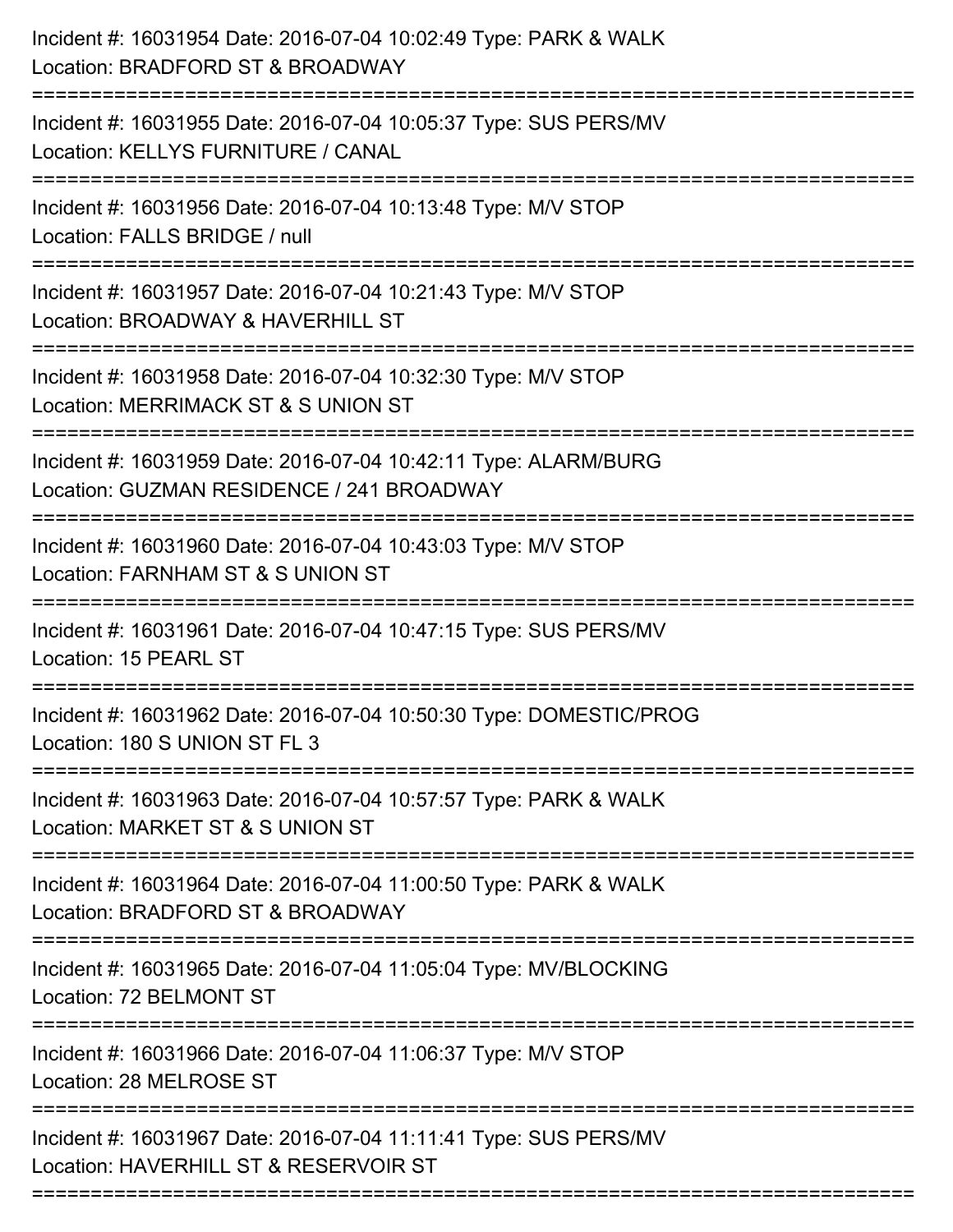Location: 151 WEST ST

| Incident #: 16031969 Date: 2016-07-04 11:13:47 Type: M/V STOP<br>Location: SONIC / WINTHROP AVE                     |
|---------------------------------------------------------------------------------------------------------------------|
| Incident #: 16031970 Date: 2016-07-04 11:17:11 Type: MEDIC SUPPORT<br>Location: 344 LOWELL ST FL 2                  |
| Incident #: 16031971 Date: 2016-07-04 11:43:41 Type: DOMESTIC/PROG<br>Location: 188 BOXFORD ST                      |
| Incident #: 16031972 Date: 2016-07-04 11:45:20 Type: LARCENY/PAST<br>Location: 45 PARK ST<br>---------------------- |
| Incident #: 16031973 Date: 2016-07-04 11:54:50 Type: M/V STOP<br>Location: FRANKLIN ST & HAVERHILL ST               |
| Incident #: 16031974 Date: 2016-07-04 12:03:57 Type: GENERAL SERV<br>Location: 174 GARDEN ST                        |
| Incident #: 16031975 Date: 2016-07-04 12:05:04 Type: SELECTIVE ENF<br>Location: MARKET ST & S UNION ST              |
| Incident #: 16031976 Date: 2016-07-04 12:08:05 Type: M/V STOP<br>Location: 215 LAWRENCE ST                          |
| Incident #: 16031977 Date: 2016-07-04 12:11:24 Type: M/V STOP<br>Location: OSGOOD ST & SALEM ST                     |
| Incident #: 16031978 Date: 2016-07-04 12:17:44 Type: M/V STOP<br>Location: 34 SALEM ST                              |
| Incident #: 16031979 Date: 2016-07-04 12:19:10 Type: M/V STOP<br>Location: BROADWAY & WATER ST                      |
| Incident #: 16031980 Date: 2016-07-04 12:44:02 Type: M/V STOP<br>Location: E HAVERHILL ST & HAVERHILL ST            |
| Incident #: 16031981 Date: 2016-07-04 12:47:30 Type: M/V STOP<br>Location: 40 LAWRENCE ST                           |
|                                                                                                                     |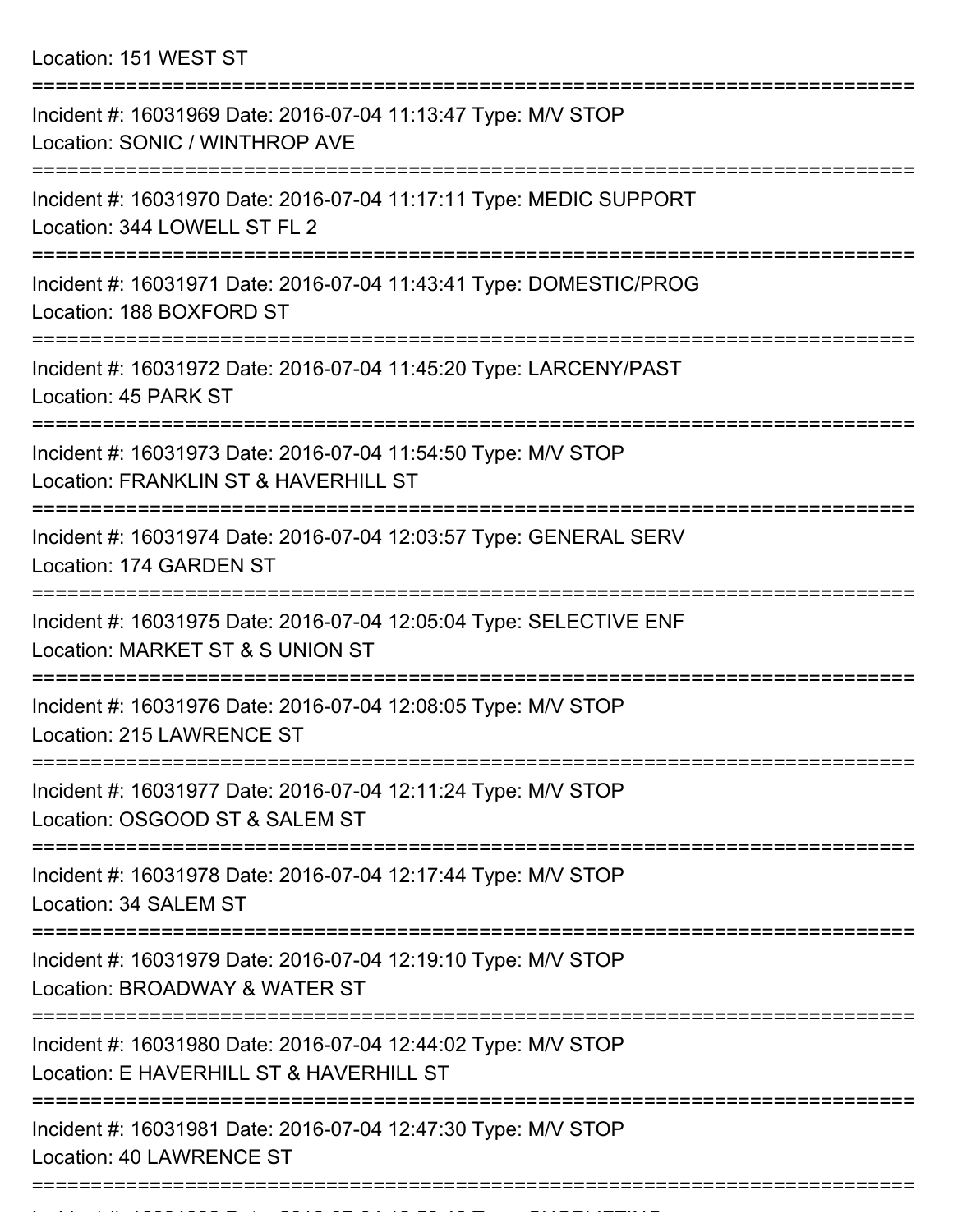Location: CVS PHARMACY / 205 S BROADWAY =========================================================================== Incident #: 16031983 Date: 2016-07-04 12:59:07 Type: M/V STOP Location: HAVERHILL ST & JACKSON ST =========================================================================== Incident #: 16031984 Date: 2016-07-04 13:11:24 Type: M/V STOP Location: 119 HAVERHILL ST =========================================================================== Incident #: 16031985 Date: 2016-07-04 13:18:55 Type: NOISE ORD Location: 2 INMAN ST #4 =========================================================================== Incident #: 16031986 Date: 2016-07-04 13:19:53 Type: NOISE ORD Location: 21 E HAVERHILL ST =========================================================================== Incident #: 16031987 Date: 2016-07-04 13:20:33 Type: PARK & WALK Location: BRADFORD ST & BROADWAY =========================================================================== Incident #: 16031988 Date: 2016-07-04 14:03:25 Type: NOISE ORD Location: 157 WEST ST =========================================================================== Incident #: 16031989 Date: 2016-07-04 14:12:12 Type: M/V STOP Location: GILBERT ST & S BROADWAY =========================================================================== Incident #: 16031990 Date: 2016-07-04 14:13:04 Type: MAL DAMG PROG Location: 120 MYRTLE ST FL 1 =========================================================================== Incident #: 16031991 Date: 2016-07-04 14:15:23 Type: M/V STOP Location: ANDOVER ST & S BROADWAY =========================================================================== Incident #: 16031992 Date: 2016-07-04 14:18:12 Type: M/V STOP Location: 165 PARKER ST =========================================================================== Incident #: 16031993 Date: 2016-07-04 14:26:38 Type: ALARM/BURG Location: 6 BROOK ST =========================================================================== Incident #: 16031994 Date: 2016-07-04 14:33:47 Type: ALARM/BURG Location: LARA RESIDENCE / 8 DANFORTH ST ======================= Incident #: 16031995 Date: 2016-07-04 14:41:32 Type: NOISE ORD Location: 30 SHAW ST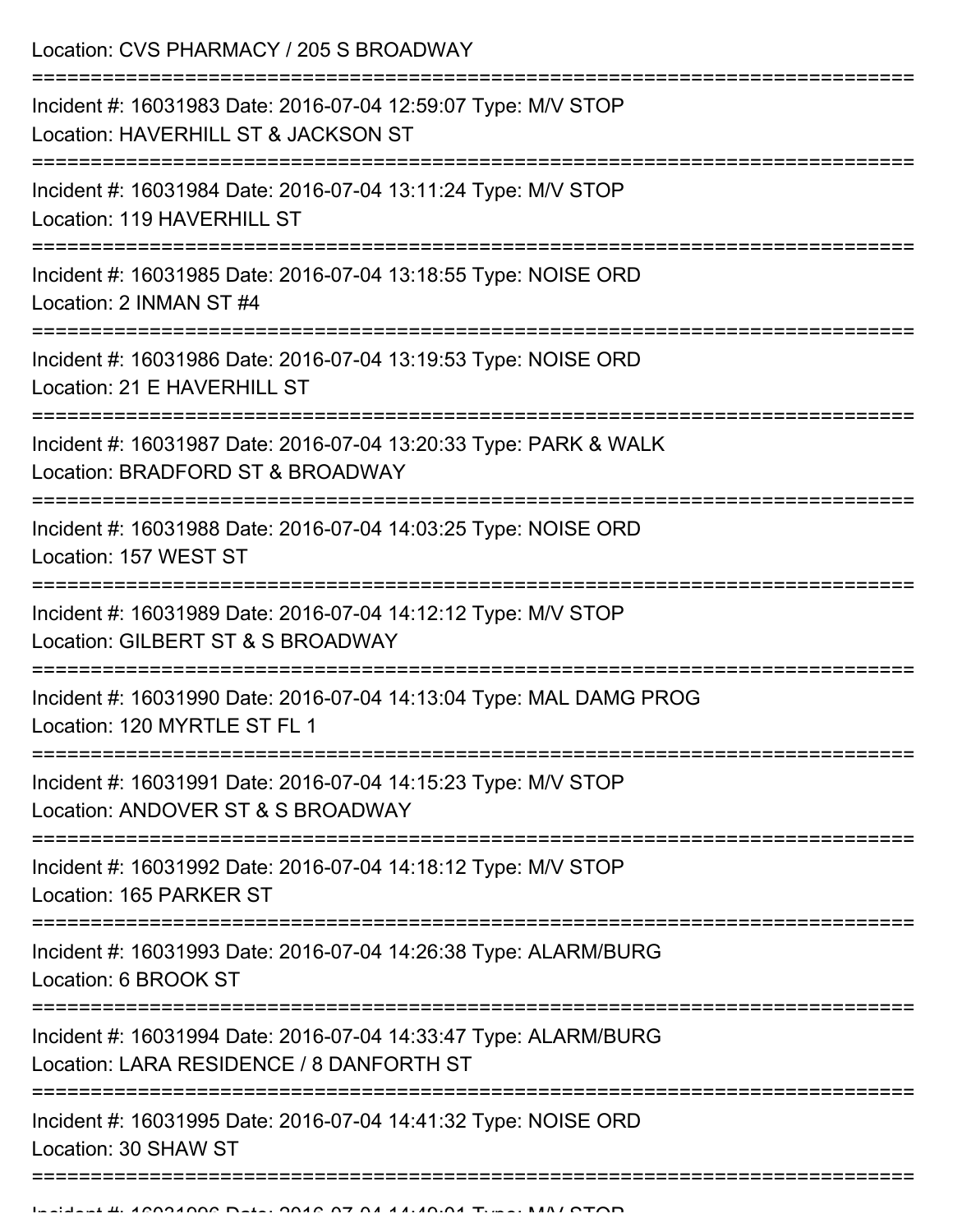Location: 68 BOXFORD ST =========================================================================== Incident #: 16031997 Date: 2016-07-04 14:54:14 Type: NOISE ORD Location: 274 BROADWAY =========================================================================== Incident #: 16031998 Date: 2016-07-04 14:59:28 Type: LARCENY/PAST Location: 3 KINGSTON ST FL 2 =========================================================================== Incident #: 16031999 Date: 2016-07-04 15:02:53 Type: INVEST CONT Location: 28 FAIRMONT ST FL 3 =========================================================================== Incident #: 16032000 Date: 2016-07-04 15:04:25 Type: NOISE ORD Location: 42 TOWER HILL ST =========================================================================== Incident #: 16032001 Date: 2016-07-04 15:09:26 Type: M/V STOP Location: 126 FRANKLIN ST =========================================================================== Incident #: 16032002 Date: 2016-07-04 15:15:03 Type: MV/BLOCKING Location: 32 SHERIDAN ST =========================================================================== Incident #: 16032003 Date: 2016-07-04 15:17:19 Type: FIRE WORKS Location: MARKET ST =========================================================================== Incident #: 16032004 Date: 2016-07-04 15:30:57 Type: ALARM/BURG Location: ALARM CONTRACTING / 82 DRACUT ST =========================================================================== Incident #: 16032005 Date: 2016-07-04 15:31:47 Type: M/V STOP Location: 270 FARNHAM ST =========================================================================== Incident #: 16032006 Date: 2016-07-04 15:34:18 Type: M/V STOP Location: ESSEX ST & FRANKLIN ST =========================================================================== Incident #: 16032007 Date: 2016-07-04 15:35:16 Type: NOISE ORD Location: BOAT RAMP / EVERETT =========================================================================== Incident #: 16032008 Date: 2016-07-04 15:38:24 Type: NOISE ORD Location: 25 BROMFIELD ST =========================================================================== Incident #: 16032009 Date: 2016-07-04 15:53:50 Type: AUTO ACC/NO PI Location: MANCHESTER ST ===========================================================================

Incident #: 16032010 Date: 2016-07-04 16:05:35 Type: M/V STOP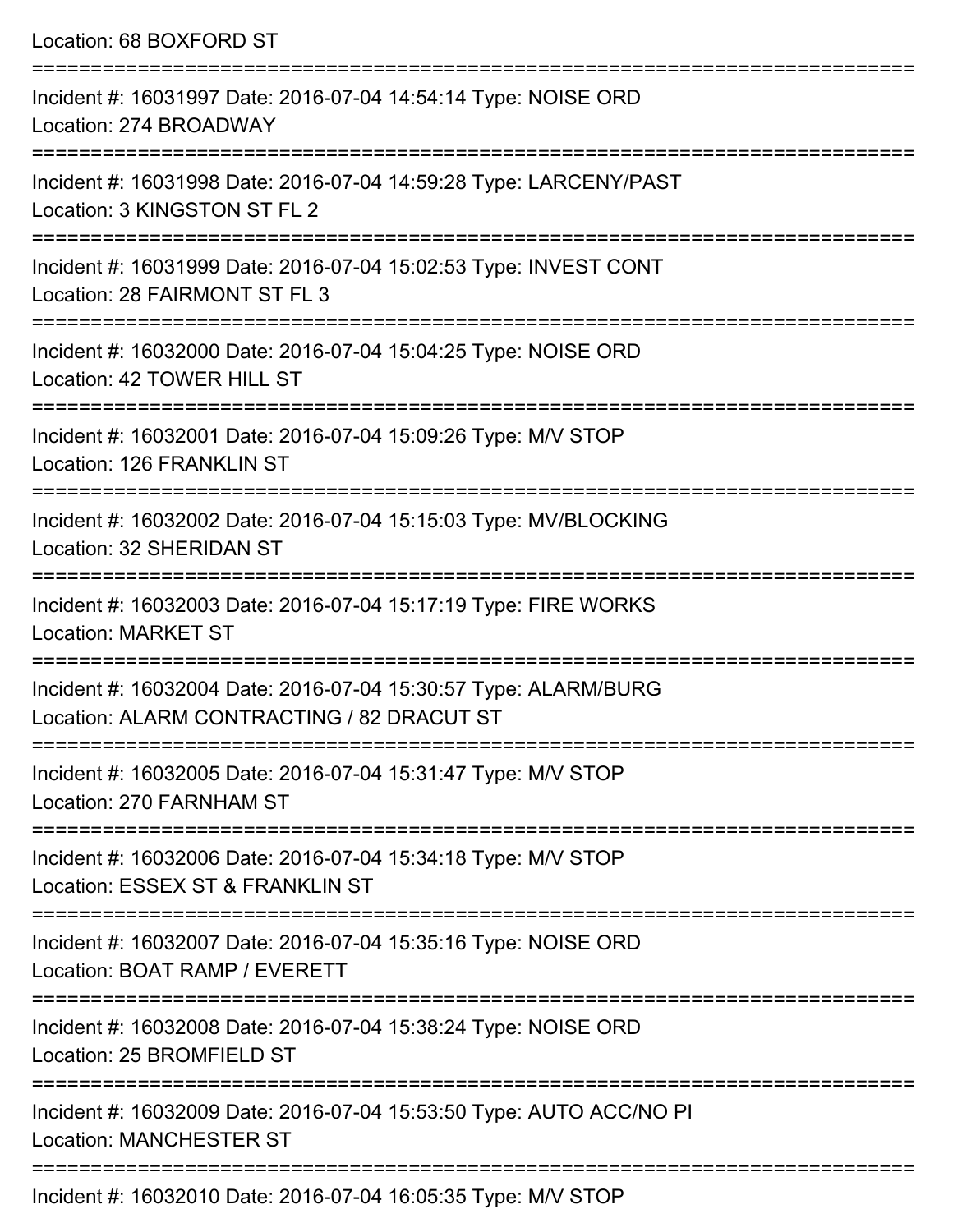| Incident #: 16032011 Date: 2016-07-04 16:21:58 Type: B&E/MV/PAST<br>Location: 138 BUTLER ST FL 2         |
|----------------------------------------------------------------------------------------------------------|
| Incident #: 16032012 Date: 2016-07-04 16:25:03 Type: NOISE ORD<br><b>Location: SHAW ST</b>               |
| Incident #: 16032013 Date: 2016-07-04 16:34:48 Type: NOISE ORD<br><b>Location: FARNHAM ST</b>            |
| Incident #: 16032014 Date: 2016-07-04 16:59:05 Type: MEDIC SUPPORT<br>Location: S BROADWAY & SHATTUCK ST |
| Incident #: 16032015 Date: 2016-07-04 17:04:11 Type: ALARM/BURG<br>Location: 125 OXFORD ST               |
| Incident #: 16032016 Date: 2016-07-04 17:05:04 Type: DOMESTIC/PAST<br>Location: 30 SPRUCE ST             |
| Incident #: 16032017 Date: 2016-07-04 17:09:51 Type: LARCENY/PAST<br>Location: 75 IRENE ST               |
| Incident #: 16032018 Date: 2016-07-04 17:19:26 Type: NOISE ORD<br>Location: 110 LEROY AV                 |
| Incident #: 16032020 Date: 2016-07-04 17:36:40 Type: M/V STOP<br>Location: BROADWAY & COMMON ST          |
| Incident #: 16032019 Date: 2016-07-04 17:38:17 Type: NOISE ORD<br>Location: 486 HAVERHILL ST             |
| Incident #: 16032021 Date: 2016-07-04 17:40:42 Type: M/V STOP<br>Location: BRADFORD ST & FRANKLIN ST     |
| Incident #: 16032022 Date: 2016-07-04 17:42:35 Type: ALARM/BURG<br>Location: 6 BROOK ST                  |
| Incident #: 16032023 Date: 2016-07-04 17:44:37 Type: ALARM/BURG<br>Location: 91 GLENN ST                 |
| Incident #: 16032024 Date: 2016-07-04 18:00:24 Type: M/V STOP                                            |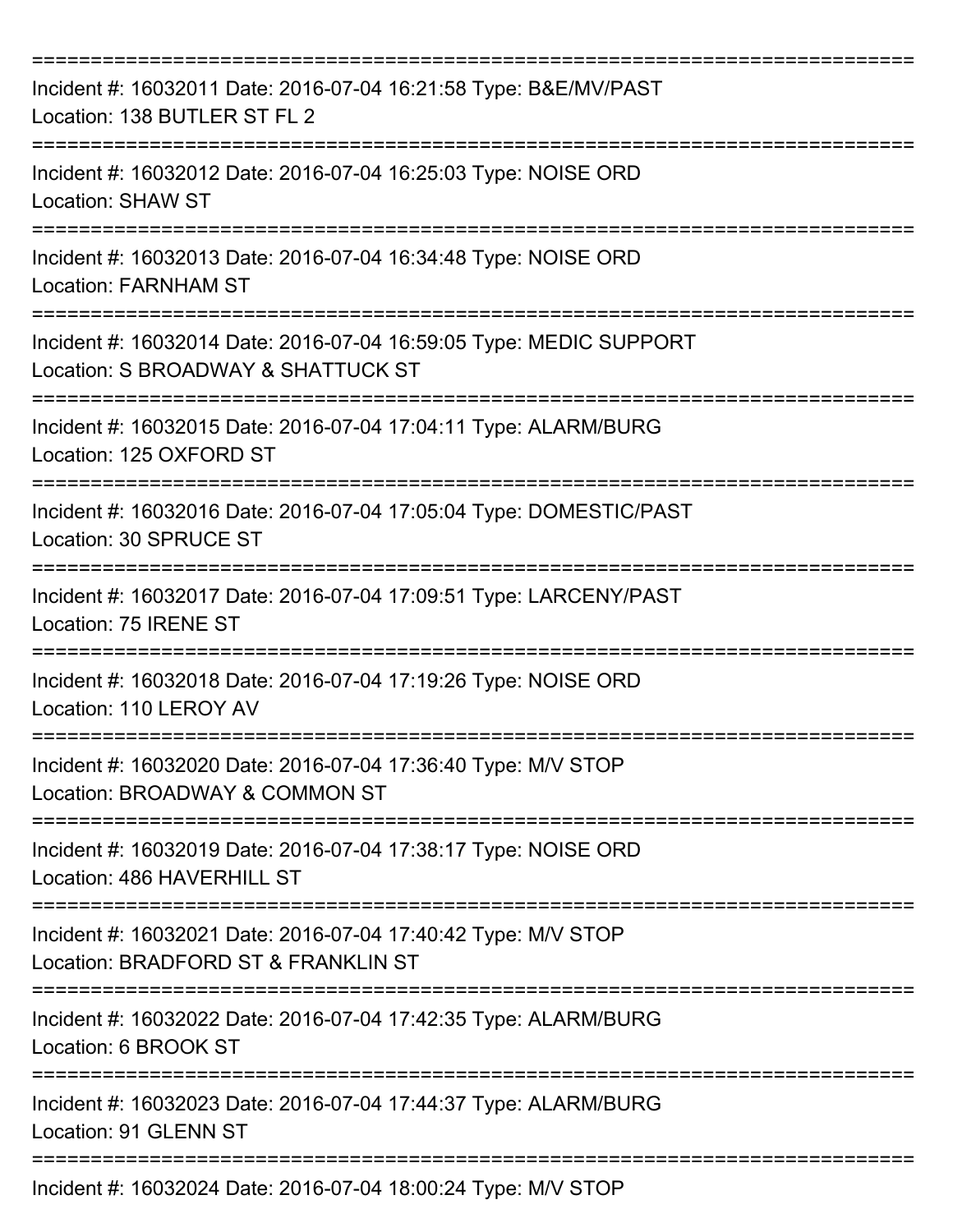| Incident #: 16032025 Date: 2016-07-04 18:01:21 Type: NOISE ORD<br>Location: 68 INMAN ST                   |
|-----------------------------------------------------------------------------------------------------------|
| Incident #: 16032026 Date: 2016-07-04 18:01:54 Type: NOISE ORD<br>Location: 62 MARGIN ST                  |
| Incident #: 16032027 Date: 2016-07-04 18:03:18 Type: M/V STOP<br>Location: BROOK ST & UNION ST            |
| Incident #: 16032028 Date: 2016-07-04 18:08:26 Type: NOISE ORD<br>Location: 20 MONTGOMERY ST              |
| Incident #: 16032029 Date: 2016-07-04 18:09:04 Type: NOISE ORD<br>Location: 37 CORNISH ST                 |
| Incident #: 16032030 Date: 2016-07-04 18:11:53 Type: RECOV/STOL/MV<br>Location: BELLEVUE ST & HIGHGATE ST |
| Incident #: 16032031 Date: 2016-07-04 18:18:43 Type: NOISE ORD<br>Location: 59 AVON ST                    |
| Incident #: 16032032 Date: 2016-07-04 18:19:12 Type: HIT & RUN M/V<br>Location: 139 GARDEN ST             |
| Incident #: 16032033 Date: 2016-07-04 18:26:26 Type: AUTO ACC/UNK PI<br>Location: LAWRENCE ST & SUNSET AV |
| Incident #: 16032034 Date: 2016-07-04 18:31:35 Type: NOISE ORD<br>Location: 71 ELM ST                     |
| Incident #: 16032035 Date: 2016-07-04 18:32:46 Type: M/V STOP<br>Location: OSGOOD ST & SALEM ST           |
| Incident #: 16032036 Date: 2016-07-04 18:34:19 Type: M/V STOP<br>Location: BROADWAY & LOWELL ST           |
| Incident #: 16032037 Date: 2016-07-04 18:35:37 Type: INVEST CONT<br>Location: 10 WINSLOW PL               |
| Incident #: 16032038 Date: 2016-07-04 18:40:14 Type: NOISE ORD                                            |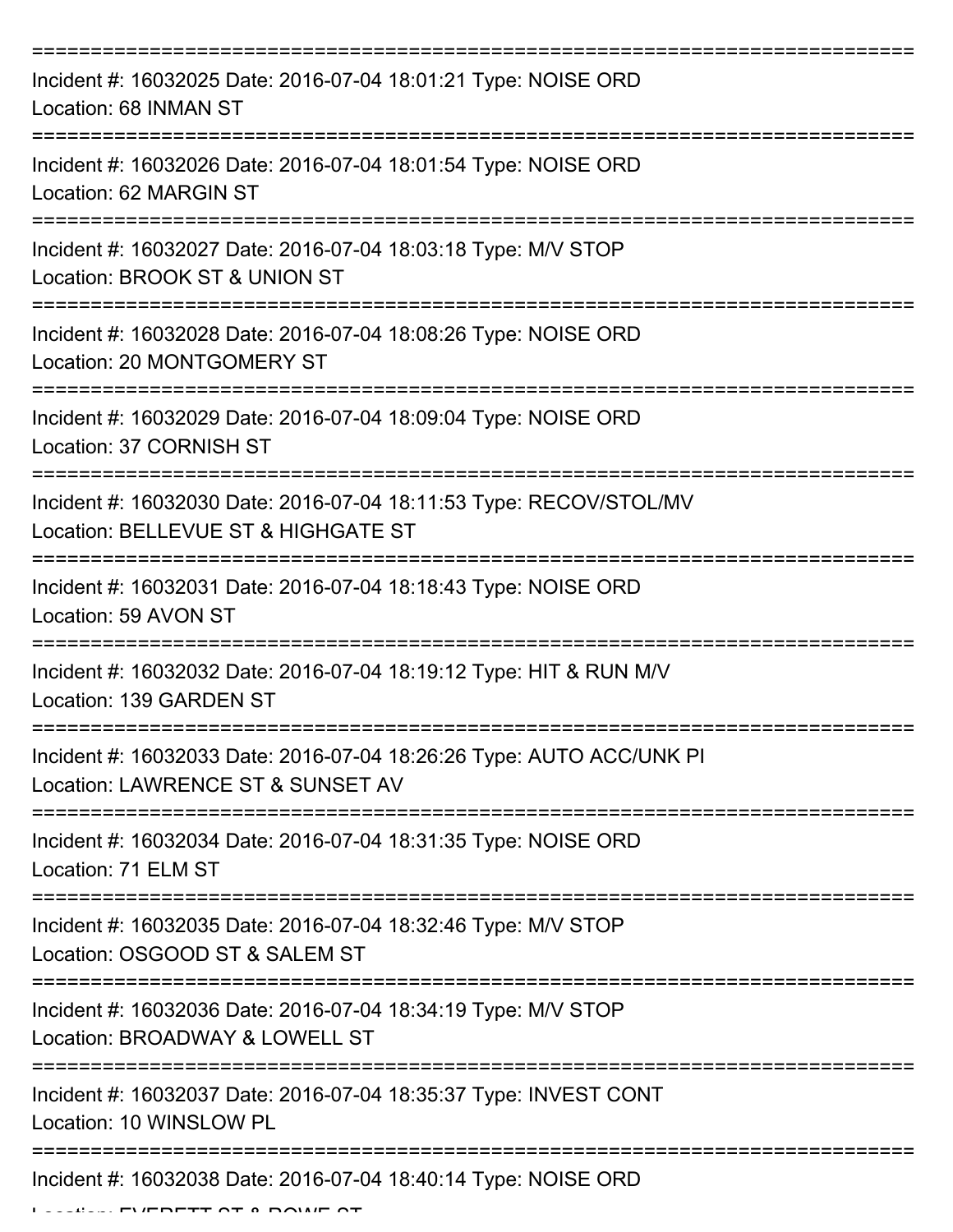| Incident #: 16032039 Date: 2016-07-04 18:41:01 Type: NOISE ORD<br>Location: 14 E PLATT ST                                               |
|-----------------------------------------------------------------------------------------------------------------------------------------|
| Incident #: 16032040 Date: 2016-07-04 18:41:39 Type: M/V STOP<br>Location: AMESBURY ST & LOWELL ST                                      |
| Incident #: 16032041 Date: 2016-07-04 18:47:11 Type: MAN DOWN<br>Location: PRIMO'S LIQUORS / 450 HAVERHILL ST<br>====================== |
| Incident #: 16032042 Date: 2016-07-04 18:56:03 Type: NOISE ORD<br>Location: PROSPECT ST & SHERIDAN ST                                   |
| Incident #: 16032043 Date: 2016-07-04 18:56:46 Type: FIGHT<br>Location: 65 WARREN ST                                                    |
| Incident #: 16032044 Date: 2016-07-04 19:00:48 Type: LARCENY/PAST<br>Location: 27 WILLOW ST #B                                          |
| Incident #: 16032046 Date: 2016-07-04 19:03:23 Type: MISSING PERS<br>Location: 345 HAVERHILL ST #1C                                     |
| Incident #: 16032045 Date: 2016-07-04 19:04:07 Type: MAL DAMAGE<br>Location: 292 AMES ST                                                |
| Incident #: 16032047 Date: 2016-07-04 19:05:57 Type: DISTURBANCE<br>Location: 24 WASHINGTON ST                                          |
| Incident #: 16032048 Date: 2016-07-04 19:08:10 Type: M/V STOP<br>Location: 45 SALEM ST                                                  |
| Incident #: 16032049 Date: 2016-07-04 19:15:05 Type: NOISE ORD<br>Location: MANN ST & WESLEY ST                                         |
| Incident #: 16032050 Date: 2016-07-04 19:15:37 Type: NOISE ORD<br>Location: FARNHAM ST & OSGOOD ST                                      |
| Incident #: 16032051 Date: 2016-07-04 19:35:55 Type: NOISE ORD<br>Location: 151 BAILEY ST                                               |
| Incident #: 16032052 Date: 2016-07-04 19:36:49 Type: NOISE ORD                                                                          |

Location: 10 MADDEN ST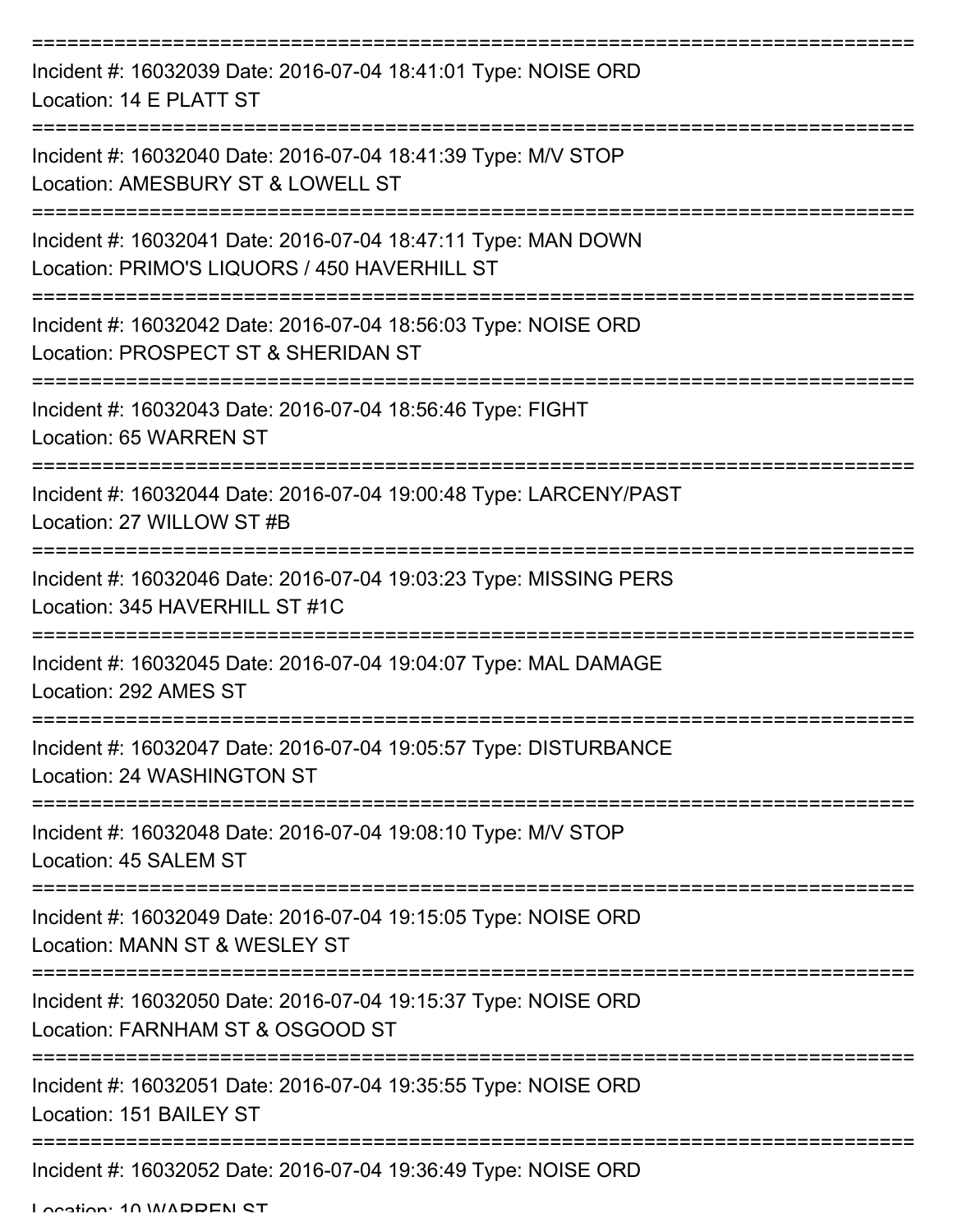| Incident #: 16032053 Date: 2016-07-04 19:38:15 Type: NOISE ORD<br>Location: 319 LOWELL ST                         |
|-------------------------------------------------------------------------------------------------------------------|
| Incident #: 16032054 Date: 2016-07-04 19:43:50 Type: NOISE ORD<br>Location: 143 BAILEY ST                         |
| Incident #: 16032055 Date: 2016-07-04 19:44:17 Type: NOISE ORD<br><b>Location: ROYAL ST</b>                       |
| Incident #: 16032056 Date: 2016-07-04 19:50:33 Type: ANIMAL COMPL<br>Location: 40 FERRY ST<br>------------------- |
| Incident #: 16032057 Date: 2016-07-04 19:51:33 Type: DISTURBANCE<br>Location: 59 TENNEY ST                        |
| Incident #: 16032058 Date: 2016-07-04 19:52:21 Type: NOISE ORD<br>Location: 4 WARREN ST<br>===================    |
| Incident #: 16032059 Date: 2016-07-04 19:52:45 Type: NOISE ORD<br>Location: 79 BODWELL ST                         |
| Incident #: 16032060 Date: 2016-07-04 20:00:58 Type: NOISE ORD<br>Location: 517 HAVERHILL ST                      |
| Incident #: 16032061 Date: 2016-07-04 20:01:20 Type: DISTURBANCE<br>Location: 59 TENNEY ST                        |
| Incident #: 16032062 Date: 2016-07-04 20:23:53 Type: NOISE ORD<br>Location: 10 BENNINGTON ST                      |
| Incident #: 16032063 Date: 2016-07-04 20:30:30 Type: NOISE ORD<br>Location: 89 BOXFORD ST                         |
| Incident #: 16032065 Date: 2016-07-04 20:32:17 Type: NOISE ORD<br>Location: 46 WASHINGTON ST                      |
| Incident #: 16032064 Date: 2016-07-04 20:32:30 Type: NOISE ORD<br>Location: 112 MARGIN ST                         |
| Incident #: 16032066 Date: 2016-07-04 20:35:09 Type: NOISE ORD<br>Location: 106 EADNIHAM ST                       |

Location: 196 FARNHAM ST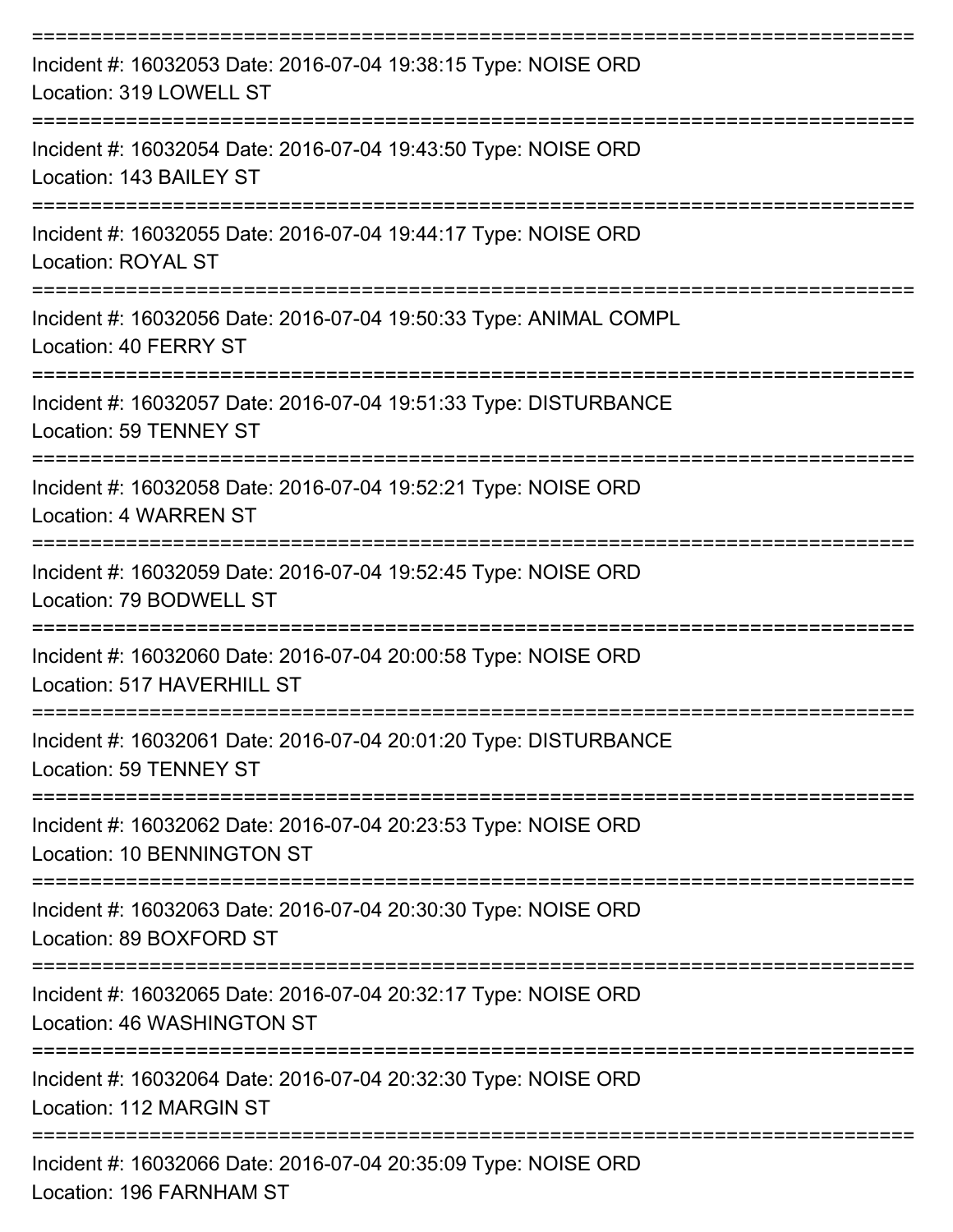| Incident #: 16032067 Date: 2016-07-04 20:36:41 Type: NOISE ORD<br>Location: 5 WASHINGTON ST                                           |
|---------------------------------------------------------------------------------------------------------------------------------------|
| =================================<br>Incident #: 16032068 Date: 2016-07-04 20:37:35 Type: LOUD NOISE<br>Location: 14 E PLATT ST       |
| ==================<br>Incident #: 16032069 Date: 2016-07-04 20:43:38 Type: NOISE ORD<br>Location: 151 WEST ST                         |
| Incident #: 16032070 Date: 2016-07-04 20:46:10 Type: FIRE WORKS<br>Location: 41 EXCHANGE ST<br>:===================================== |
| Incident #: 16032071 Date: 2016-07-04 20:48:11 Type: NOISE ORD<br>Location: 1062 ESSEX ST                                             |
| Incident #: 16032072 Date: 2016-07-04 20:49:31 Type: NOISE ORD<br>Location: 238 PARK ST                                               |
| Incident #: 16032076 Date: 2016-07-04 20:49:37 Type: LOUD NOISE<br>Location: 18 KENWOOD PL                                            |
| Incident #: 16032073 Date: 2016-07-04 20:51:33 Type: NOISE ORD<br>Location: PEARL ST & TOWER HILL ST                                  |
| Incident #: 16032074 Date: 2016-07-04 20:52:45 Type: FIRE WORKS<br>Location: CHARLIE'S DINER / 279 S BROADWAY                         |
| Incident #: 16032075 Date: 2016-07-04 20:54:26 Type: M/V STOP<br>Location: NEWTON ST & SHATTUCK ST                                    |
| Incident #: 16032077 Date: 2016-07-04 20:55:38 Type: NOISE ORD<br>Location: 36 HAMPTON ST                                             |
| Incident #: 16032078 Date: 2016-07-04 20:56:41 Type: FIRE WORKS<br>Location: APPLETON ST & METHUEN ST                                 |
| Incident #: 16032079 Date: 2016-07-04 20:57:22 Type: FIRE WORKS<br>Location: 140 FARNHAM ST                                           |
| Incident #: 16032080 Date: 2016-07-04 20:58:43 Type: NOISE ORD<br>Location: ALDER ST & WILLOW ST                                      |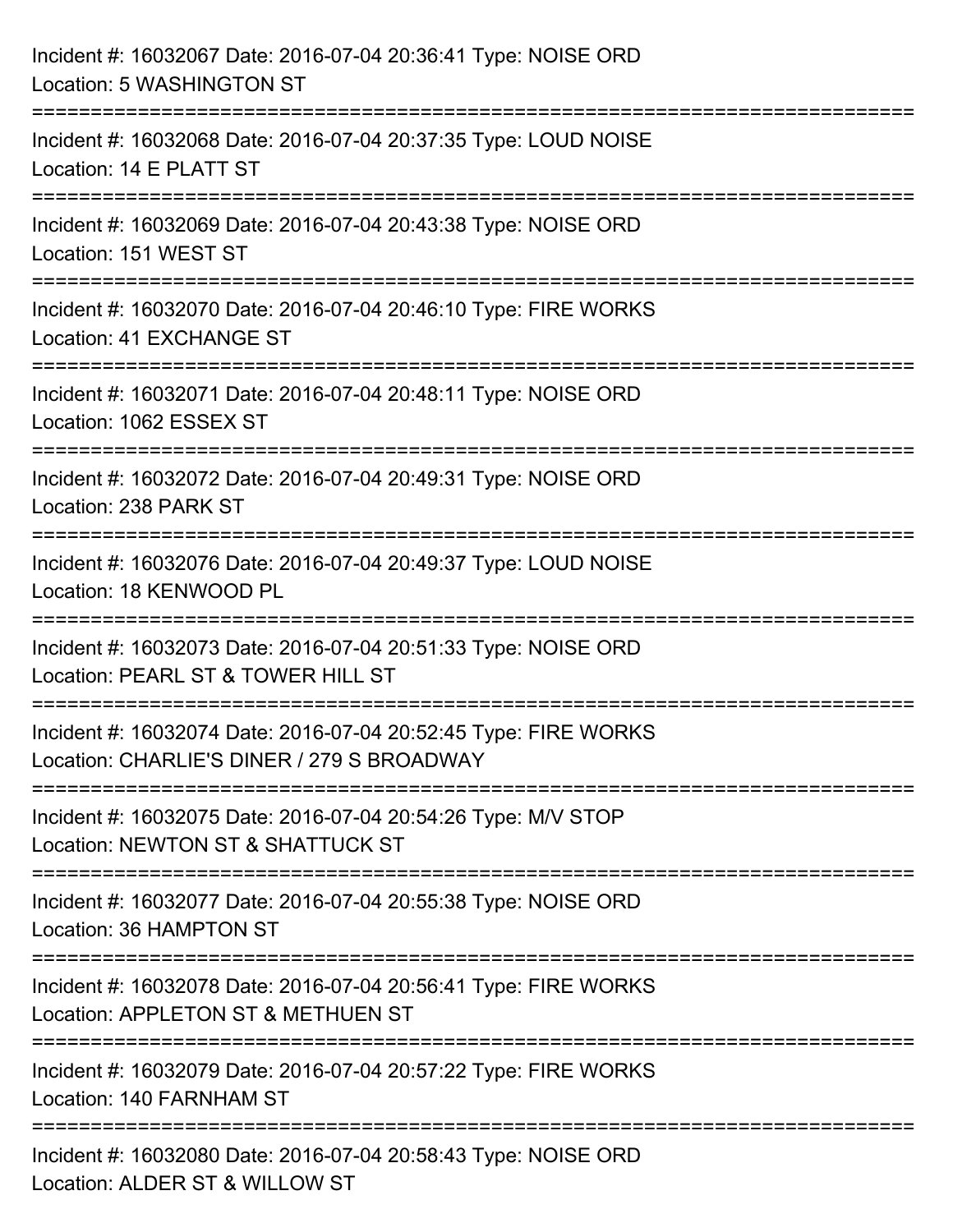| Incident #: 16032081 Date: 2016-07-04 20:59:17 Type: NOISE ORD<br>Location: 71 ELM ST                                        |
|------------------------------------------------------------------------------------------------------------------------------|
| Incident #: 16032082 Date: 2016-07-04 21:01:06 Type: FIRE WORKS<br>Location: PARKER ST & SPRINGFIELD ST                      |
| Incident #: 16032083 Date: 2016-07-04 21:02:07 Type: NOISE ORD<br>Location: 448 LOWELL ST                                    |
| Incident #: 16032084 Date: 2016-07-04 21:10:17 Type: FIRE WORKS<br>Location: PARK ST & SAUNDERS ST                           |
| Incident #: 16032085 Date: 2016-07-04 21:12:24 Type: FIRE WORKS<br><b>Location: MAGNOLIA ST</b>                              |
| Incident #: 16032087 Date: 2016-07-04 21:17:33 Type: FIRE WORKS<br>Location: N PARISH RD                                     |
| Incident #: 16032086 Date: 2016-07-04 21:18:48 Type: FIRE WORKS<br>Location: 9 GROTON ST                                     |
| Incident #: 16032088 Date: 2016-07-04 21:19:47 Type: FIRE WORKS<br>Location: N BOYLSTON ST                                   |
| Incident #: 16032089 Date: 2016-07-04 21:21:47 Type: FIRE WORKS<br><b>Location: TYLER ST</b>                                 |
| Incident #: 16032090 Date: 2016-07-04 21:23:02 Type: FIRE WORKS<br>Location: WOODLAND ST                                     |
| Incident #: 16032092 Date: 2016-07-04 21:23:48 Type: GUN CALL<br><b>Location: HIGH ST</b>                                    |
| Incident #: 16032091 Date: 2016-07-04 21:24:15 Type: FIRE WORKS<br>Location: ABBOTT ST & PHILLIPS ST<br>:=================== |
| Incident #: 16032093 Date: 2016-07-04 21:31:07 Type: NOISE ORD<br>Location: 35 CHICKERING ST                                 |
| Incident #: 16032094 Date: 2016-07-04 21:31:56 Type: FIRE WORKS<br>Location: 187 SANBORN ST                                  |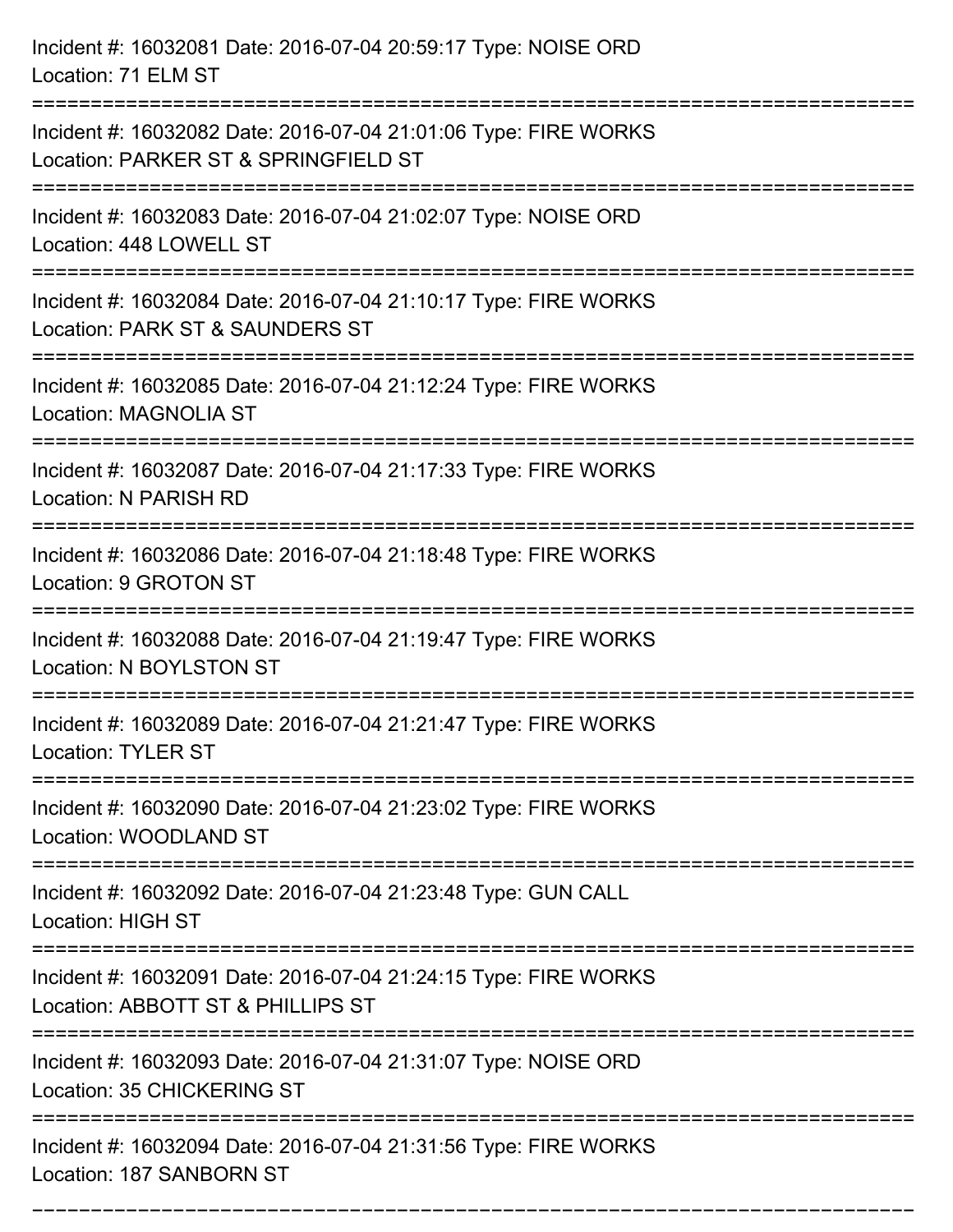| Incident #: 16032095 Date: 2016-07-04 21:32:32 Type: FIRE WORKS<br>Location: BOXFORD ST & GARFIELD ST<br>.---------------------- |
|----------------------------------------------------------------------------------------------------------------------------------|
| Incident #: 16032096 Date: 2016-07-04 21:37:04 Type: DOMESTIC/PAST<br>Location: WOODLAND ST                                      |
| Incident #: 16032097 Date: 2016-07-04 21:37:12 Type: SHOTS FIRED<br>Location: 5 SPRINGFIELD ST<br>:========================      |
| Incident #: 16032098 Date: 2016-07-04 21:41:08 Type: FIRE WORKS<br>Location: 12 E HAVERHILL ST                                   |
| Incident #: 16032099 Date: 2016-07-04 21:46:58 Type: FIRE WORKS<br>Location: 30 BAILEY ST                                        |
| Incident #: 16032100 Date: 2016-07-04 21:47:13 Type: FIRE WORKS<br>Location: 61 CAMBRIDGE ST                                     |
| Incident #: 16032101 Date: 2016-07-04 21:48:50 Type: FIRE WORKS<br>Location: JACKSON ST & SHERIDAN ST                            |
| Incident #: 16032102 Date: 2016-07-04 21:50:19 Type: FIRE WORKS<br><b>Location: TRINITY ST</b>                                   |
| Incident #: 16032103 Date: 2016-07-04 21:51:52 Type: FIRE WORKS<br>Location: EUTAW ST & FITZ ST<br>==========                    |
| Incident #: 16032104 Date: 2016-07-04 21:56:29 Type: DISTURBANCE<br>Location: 24 CROSBY ST                                       |
| Incident #: 16032105 Date: 2016-07-04 21:59:12 Type: FIRE WORKS<br>Location: HIGH ST & SUMMIT AV                                 |
| Incident #: 16032106 Date: 2016-07-04 22:00:41 Type: M/V STOP<br>Location: ELM ST & NEWBURY ST                                   |
| Incident #: 16032107 Date: 2016-07-04 22:04:10 Type: FIRE WORKS<br>Location: 70 HANCOCK ST                                       |
| Incident #: 16032108 Date: 2016-07-04 22:05:24 Type: NOISE ORD<br>Location: 13 WOODLAND ST                                       |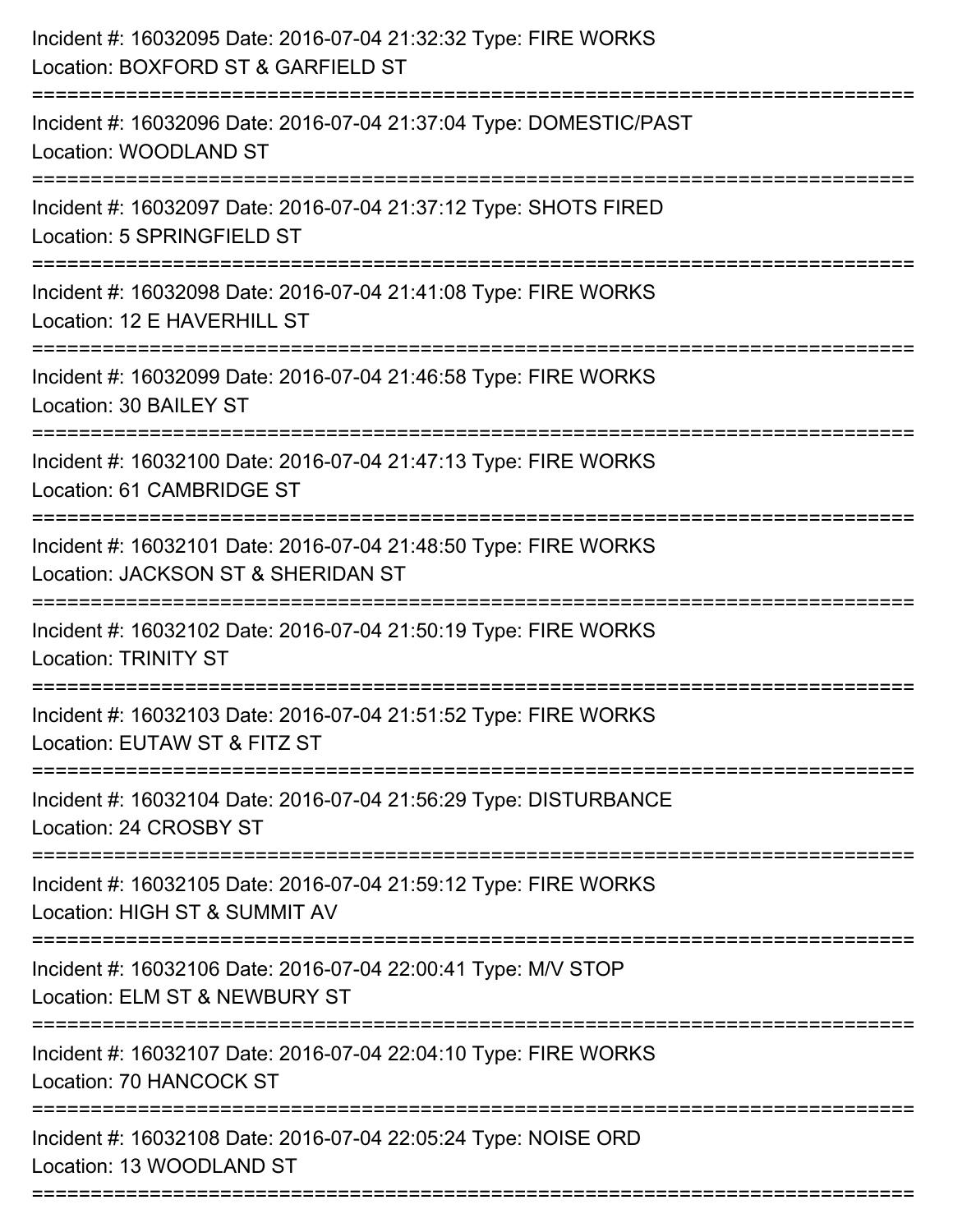| Location: DUCK BRIDGE / 0 ISLAND ST<br>--------------------                                                                          |
|--------------------------------------------------------------------------------------------------------------------------------------|
| Incident #: 16032110 Date: 2016-07-04 22:08:21 Type: FIRE WORKS<br>Location: 441 HIGH ST                                             |
| Incident #: 16032111 Date: 2016-07-04 22:14:34 Type: FIRE WORKS<br>Location: 57 BROOK ST                                             |
| Incident #: 16032112 Date: 2016-07-04 22:14:52 Type: NOISE ORD<br>Location: 196 FARNHAM ST                                           |
| Incident #: 16032114 Date: 2016-07-04 22:19:20 Type: FIRE WORKS<br>Location: 45 NORRIS ST                                            |
| Incident #: 16032113 Date: 2016-07-04 22:19:40 Type: FIRE WORKS<br>Location: FOSTER ST & SPRINGFIELD ST                              |
| Incident #: 16032116 Date: 2016-07-04 22:21:31 Type: M/V STOP<br>Location: HAVERHILL ST & LAWRENCE ST<br>:========================== |
| Incident #: 16032115 Date: 2016-07-04 22:21:31 Type: DOMESTIC/PAST<br>Location: 56 MELVIN ST #19 FL BLDG 11                          |
| Incident #: 16032117 Date: 2016-07-04 22:26:32 Type: M/V STOP<br>Location: ESSEX ST & NEWBURY ST                                     |
| Incident #: 16032118 Date: 2016-07-04 22:26:57 Type: NOISE ORD<br>Location: 65 RAILROAD ST                                           |
| Incident #: 16032119 Date: 2016-07-04 22:29:32 Type: ALARM/BURG<br>Location: 327 HAVERHILL ST                                        |
| Incident #: 16032120 Date: 2016-07-04 22:33:43 Type: FIRE WORKS<br>Location: GARDEN ST & NEWBURY ST                                  |
| Incident #: 16032121 Date: 2016-07-04 22:35:38 Type: SUS PERS/MV<br>Location: 169 PARKER ST                                          |
| Incident #: 16032122 Date: 2016-07-04 22:36:31 Type: MV/BLOCKING<br>Location: 21 WASHINGTON ST                                       |

Incident #: 16032123 Date: 2016 07 04 22:42:43 Type: M/V STOP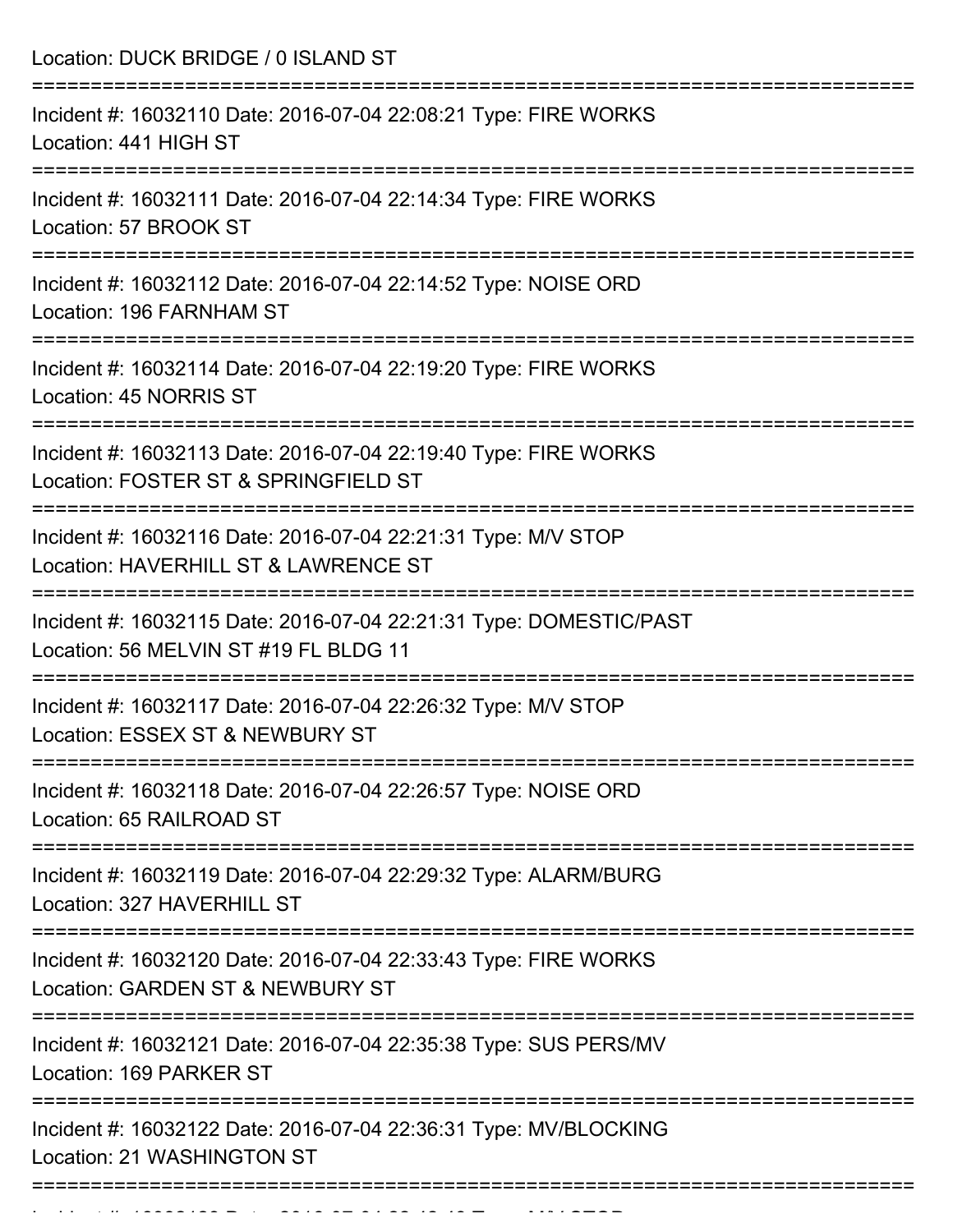Location: ESSEX ST & JACKSON ST =========================================================================== Incident #: 16032124 Date: 2016-07-04 22:45:09 Type: FIRE WORKS Location: 111 MARGIN ST =========================================================================== Incident #: 16032125 Date: 2016-07-04 22:46:55 Type: FIRE WORKS Location: ESSEX ST =========================================================================== Incident #: 16032126 Date: 2016-07-04 22:48:45 Type: FIRE WORKS Location: N BOYLSTON ST =========================================================================== Incident #: 16032127 Date: 2016-07-04 22:51:27 Type: FIRE WORKS Location: BOXFORD ST & PHILLIPS ST =========================================================================== Incident #: 16032128 Date: 2016-07-04 22:52:05 Type: GENERAL SERV Location: MELVIN ST =========================================================================== Incident #: 16032129 Date: 2016-07-04 22:52:39 Type: FIRE WORKS Location: HIGH ST & PLATT ST =========================================================================== Incident #: 16032130 Date: 2016-07-04 22:54:03 Type: NOISE ORD Location: 175 CHESTNUT ST =========================================================================== Incident #: 16032131 Date: 2016-07-04 22:54:38 Type: NOISE ORD Location: AMES ST & LOWELL ST =========================================================================== Incident #: 16032133 Date: 2016-07-04 22:57:37 Type: NOISE ORD Location: 18 SPRINGFIELD ST =========================================================================== Incident #: 16032132 Date: 2016-07-04 22:57:46 Type: NOISE ORD Location: 11 VINE ST =========================================================================== Incident #: 16032134 Date: 2016-07-04 22:57:47 Type: NOISE ORD Location: 177 CHESTNUT ST =========================================================================== Incident #: 16032135 Date: 2016-07-04 22:58:12 Type: DRUG VIO Location: 81 WOODLAND ST =========================================================================== Incident #: 16032136 Date: 2016-07-04 22:59:18 Type: FIRE WORKS Location: 28 SPRINGFIELD ST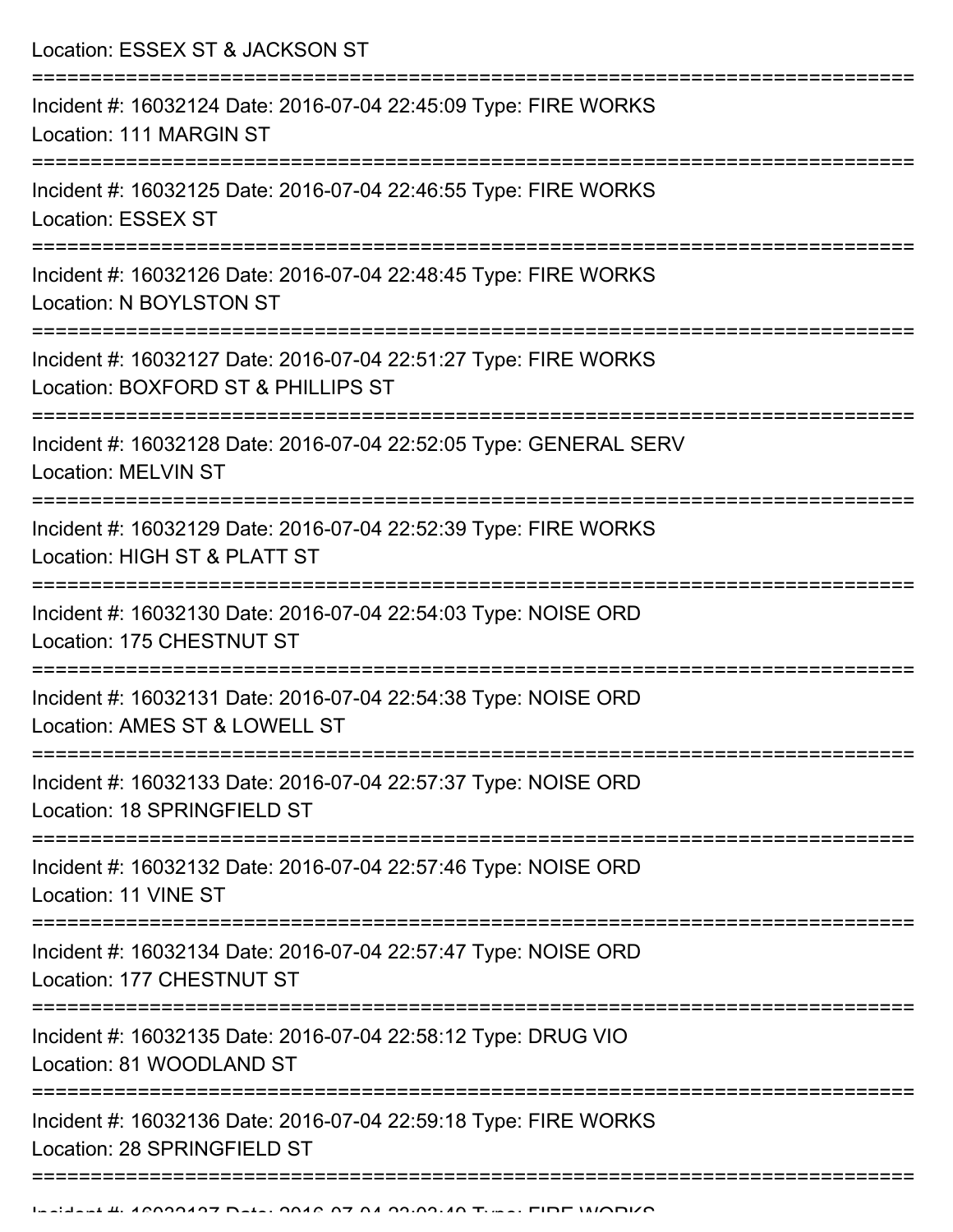| Location: 1 BEACON AV                                                                                                                                      |
|------------------------------------------------------------------------------------------------------------------------------------------------------------|
| Incident #: 16032138 Date: 2016-07-04 23:06:37 Type: FIRE WORKS<br>Location: 16 ROWE ST                                                                    |
| Incident #: 16032139 Date: 2016-07-04 23:11:09 Type: DISTURBANCE<br>Location: 246 FARNHAM ST FL 3                                                          |
| Incident #: 16032140 Date: 2016-07-04 23:12:23 Type: ALARM/BURG<br>Location: 133 EASTON ST<br>====================================<br>-------------------- |
| Incident #: 16032142 Date: 2016-07-04 23:15:59 Type: FIRE WORKS<br>Location: 40 SPRINGFIELD ST                                                             |
| Incident #: 16032141 Date: 2016-07-04 23:16:15 Type: NOISE ORD<br>Location: 205 BOXFORD ST                                                                 |
| =================================<br>Incident #: 16032143 Date: 2016-07-04 23:18:03 Type: DOMESTIC/PROG<br>Location: 164 MYRTLE ST FL 1                    |
| Incident #: 16032144 Date: 2016-07-04 23:19:08 Type: CK WELL BEING<br>Location: PARTHUM SCHOOL / 255 E HAVERHILL ST                                        |
| Incident #: 16032145 Date: 2016-07-04 23:21:59 Type: FIRE WORKS<br>Location: EVERETT ST & ROWE ST                                                          |
| Incident #: 16032146 Date: 2016-07-04 23:25:17 Type: FIRE<br>Location: ALLSTON ST & HIGH ST                                                                |
| Incident #: 16032147 Date: 2016-07-04 23:26:19 Type: NOISE ORD<br>Location: 46 ALBION ST                                                                   |
| Incident #: 16032148 Date: 2016-07-04 23:31:15 Type: FIRE WORKS<br><b>Location: EVERETT ST</b>                                                             |
| Incident #: 16032149 Date: 2016-07-04 23:32:45 Type: FIRE WORKS<br><b>Location: EVERETT ST</b>                                                             |
| Incident #: 16032150 Date: 2016-07-04 23:45:54 Type: NOISE ORD<br>Location: 12 BAILEY ST                                                                   |
|                                                                                                                                                            |

Incident #: 16032151 Date: 2016-07-04 23:48:10 Type: FIRE WORKS